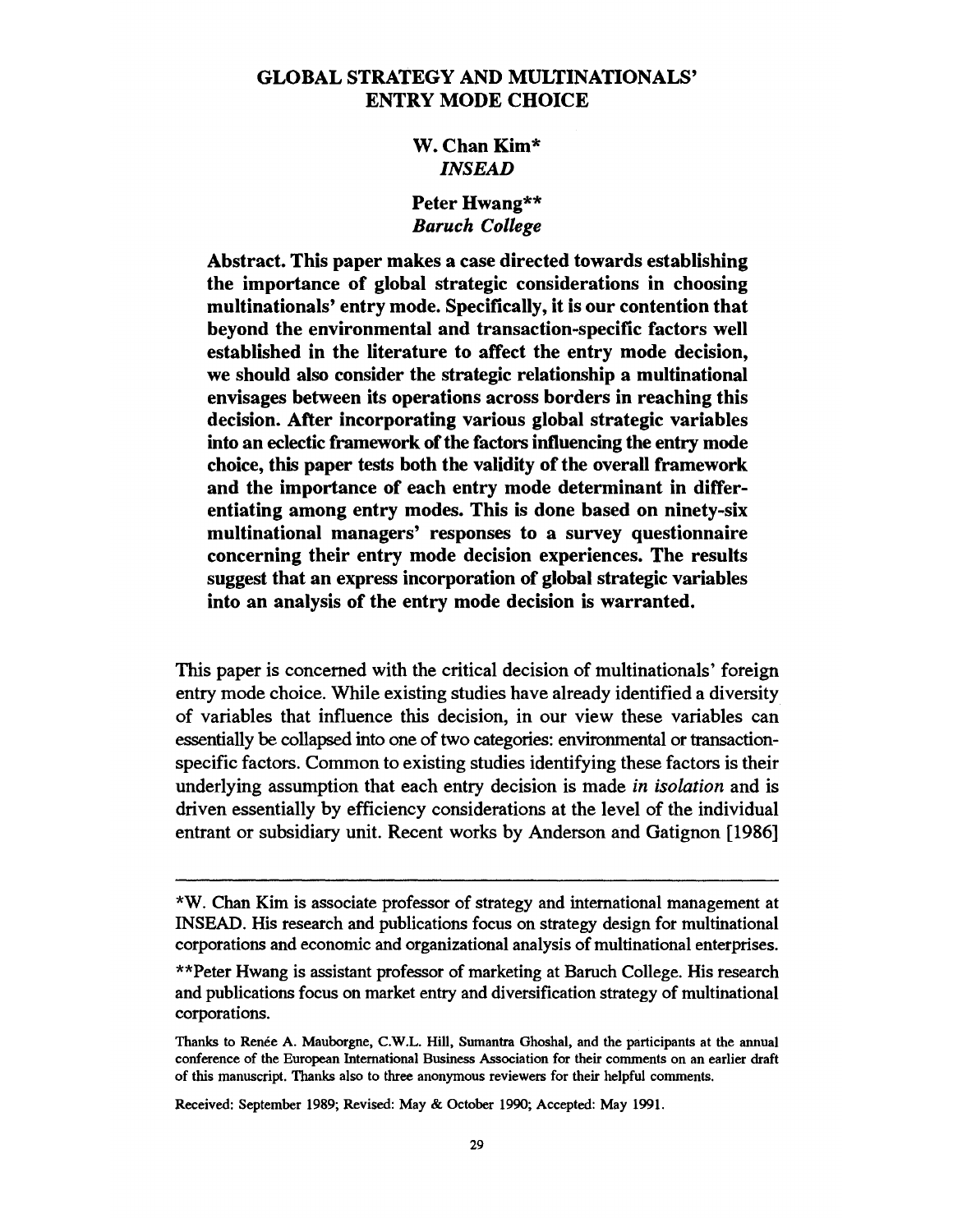**and Gatignon and Anderson [1988] provide an excellent review and integration of existing entry mode explanations within a transaction cost framework.** 

**Notwithstanding the central role environmental and transaction-specific factors play in influencing multinationals' institutional mode choice, this paper makes a case directed towards establishing the importance of a third group of factors-global strategic considerations-in determining the foreign entry mode choice. Specifically, it is our contention that beyond the subsidiary unit level considerations already established in the literature, it is also important to consider the role that the global strategic posture of a multinational plays, namely the strategic relationship it envisages between its operations across borders, in reaching its entry mode decision.** 

**The theoretical heritage of our contention can be traced in part to the seminal work of Perlmutter [1969] which acknowledged the increasing existence of geocentric approaches to multinational management. The geocentric approach outlined by Perlmutter provided a succinct explanation for the existence of and benefits attached to managing subsidiary units not as a portfolio of independent units but as an interdependent network. The more recent foundation upon which our argument rests, however, is the rich body of literature on global strategy (e.g., Hout, Porter and Rudden [1982]; Hamel and Prahalad [1985]; Kogut [1985a, 1985b]; Kim and Mauborgne [1988]; Yip, [1989]) which has either explicitly or implicitly built upon Perlmutter's geocentric conception.** 

**Though the specific global strategic prescriptions advanced throughout the literature vary [Ghoshal 1987], they are identical in two fundamental respects. The first is that their overriding objective is unwaveringly overall corporate success, not the maximization of each individual subsidiary unit's efficiency. The second is that in achieving this objective, interdependencies across subsidiary units must be actively managed. To illustrate, positions in one country market should be continuously leveraged against those in other country markets and hence subsidiary units may well be established and managed for very untraditional reasons such as acting as a competitive scanning outpost in an otherwise unprofitable market or sacrificing subsidiary revenue to check the cashflow of a potential global competitor.** 

**Given that multinationals increasingly compete against one another in multiple markets where the strategic actions taken by a multinational in one market can have repercussions in other markets (e.g., Watson [1982]; Kim and Mauborgne [1988]), as argued herein, we believe that a multinational's global strategic posture has a major impact on its entry mode choice. Thus, as a recent work of Hill, Hwang, and Kim [1990] has argued, an express incorporation of global strategic variables into an analysis of the entry mode decision is an essential research task.** 

**Accordingly, this research incorporates various corporate, global-level strategic variables into what has been termed an eclectic framework of the factors influencing the entry decision (Hill, Hwang and Kim [1990]); this framework**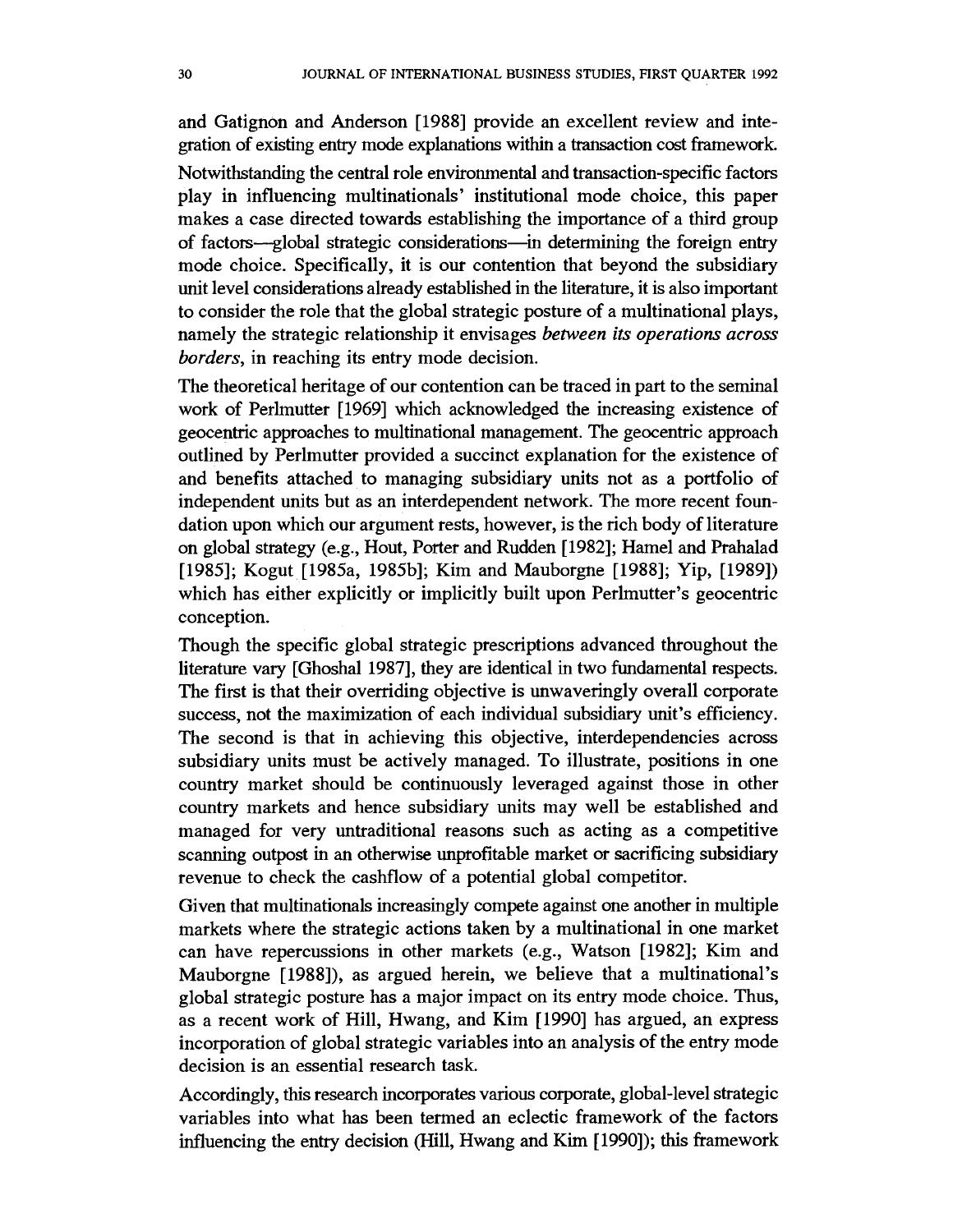**consists of not only environmental and transaction-specific factors but also global strategic considerations. Unlike the pure conceptual work of Hill, Hwang and Kim [1990], however, this paper performs the important task of testing the framework at two different levels. First, we test the validity of the overall framework by examining the impact of the identified relevant entry mode variables operated together on the final entry mode choice. It**  is important to recognize that while each of the identified variables influ**ence the entry mode choice, it is the collective, simultaneous consideration of all these factors that determines the ultimate decision. Second, we test the importance of each variable in differentiating among distinct entry modes; the aim here is to gain a better understanding of the relative impor**tance of global strategic considerations vis-à-vis the other entry mode variables in determining multinationals' entry mode choice. Given the paucity of **empirical research conducted at the firm level (e.g., Caves [1982]), such empirical examinations hould make a meaningful contribution in advancing our knowledge of this topic beyond its largely conceptual state. Moreover, this study is the first to use finns' direct responses for an empirical investigation of this topic.** 

#### **INTERNATIONAL ENTRY MODES**

**Of empirical interest in this paper are the three distinct international entry modes of licensing, joint venturing, and wholly owned subsidiaries. Although something of a simplification, much of the international business literature focuses on these three distinct modes and suggests that each of these entry modes is consistent with a different level of control (e.g., Calvet [1984]; Caves [1982]; Davidson [1982]; Root [1987]) and resource commitment (e.g., Vernon [1983]). Control here means authority over operational and strategic decisionmaking; resource commitment means dedicated assets that cannot be redeployed to alternative uses without loss of value. A review of the literature (e.g., Hill, Hwang and Kim [1990]) suggests that while wholly owned subsidiaries can be characterized by a relatively high level of control and resource commitments, the opposite can be said of licensing agreements. With respect to joint ventures, although the levels of control and resource commitments admittedly vary with the nature of the ownership split, their extent can nevertheless be said to lie between that of wholly owned subsidiaries and licensing agreements.** 

### **THE INCORPORATION OF GLOBAL STRATEGIC VARIABLES**

**In an attempt to expand the existing entry mode analyses beyond the narrow confines of each entry decision in isolation, this paper considers the extent of: (1) global concentration; (2) global synergies; and (3) global strategic motivations exercised by the firm. This broader conception will allow us to expressly consider the strategic relationship a multinational envisages between its operations across borders in reaching its entry mode decision.**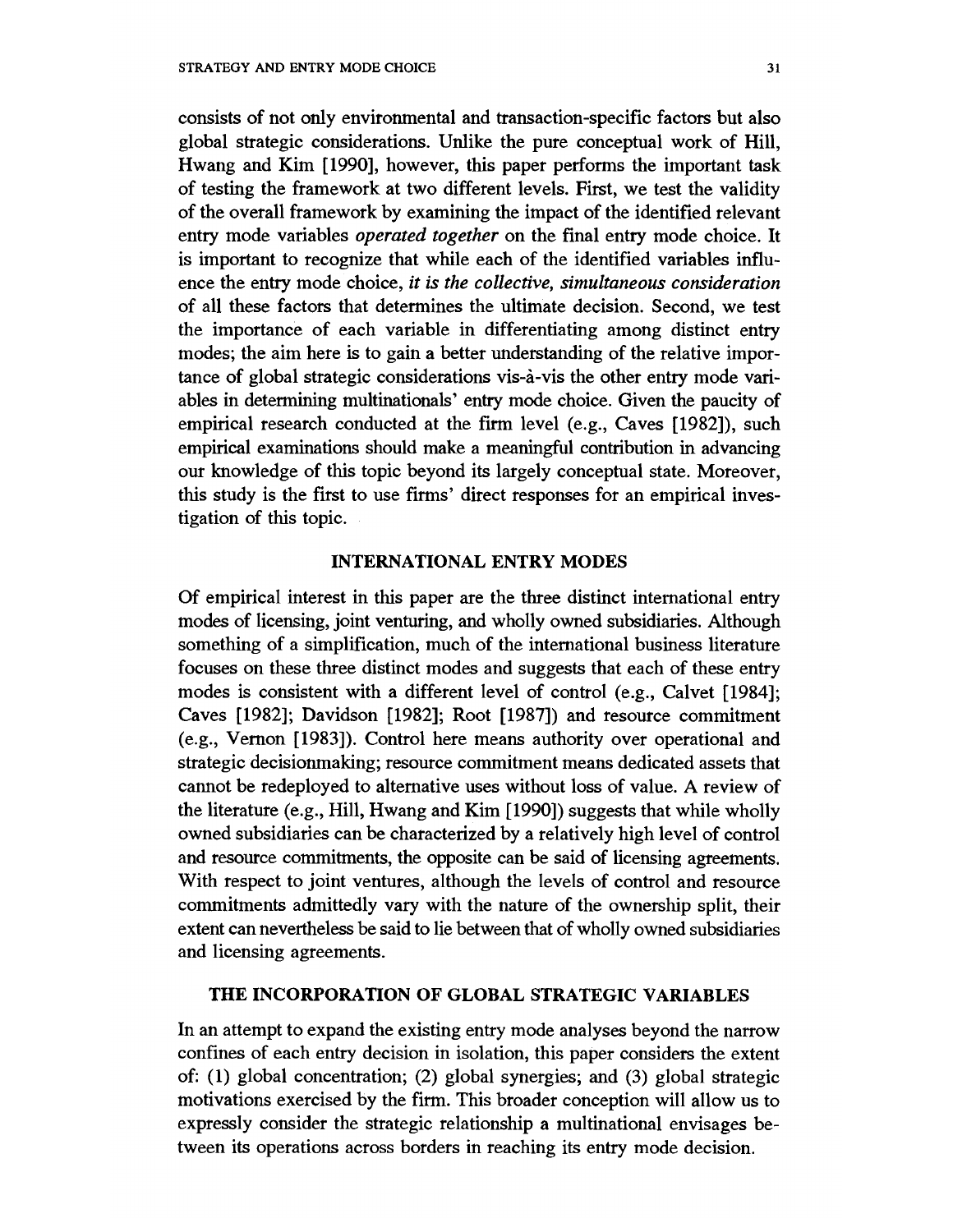**As shown in Figure 1, three groups of variables are believed to influence the entry mode decision. These are the global strategic variables highlighted herein as well as the already well-established environmental variables (host country risk, location unfamiliarity, demand uncertainty, and competition intensity) and transaction-specific variables (value of firm-specific knowhow and tacit nature of know-how). Firm-specific know-how refers to knowledge that is proprietary to a given firm. Tacit know-how involves non-codifiable knowledge not embodied in physical items such as capital goods, equipment, and blueprints. Rather it is the information that must be obtained typically via consulting or advisory services for physical equipment or "hardware" to be absorbed and utilized effectively by the firm Teece [1977]. While we believe that it is the collective, simultaneous consideration of all three groups of factors that deternines the ultimate entry decision, this paper argues that beyond environmental and transaction-specific factors, global strategic variables would play a critical role in differentiating among distinct entry modes.** 

**In the following, we first discuss the effects of the three global strategic variables on the entry mode decision. We then briefly review the effects of the existing environmental and transaction-specific variables hown in Figure 1 on the institutional mode choice.** 

### **Global Strategic Variables**

**Global Concentration. Increasingly multinational corporations (MNCs) find themselves in industries that are characterized by a limited number of players who confront each other in many different national markets around the globe. That is, the global industry has become highly concentrated. In such industries, conditions of oligopolistic interdependence spill over national boundaries creating a high level of competitive interdependence among**  players. When global competitive interdependence exists, the actions taken **by an MNC in one market often have repercussions in other national markets (e.g., Watson [1982]; Kim and Mauborgne [1988]). For competitive interdependence implies that organizations can influence one another not only directly but also indirectly in any of the diverse national markets in which they compete.** 

**An example of this is the case of Michelin versus Goodyear. When the North American subsidiary of Michelin decided to expand its share of the North American tire market it employed the traditional marketing tactic of lowering the price of its tires. Such tactic, it surmised, would attract new customers and most likely not be matched by its chief competitor, Goodyear, due to the significance of Goodyear's North American sales and the attendant non-trivial costs such a parallel move would impose on the North American giant. What Michelin did not anticipate, however, was that Goodyear could counter its move not directly but indirectly. Because of the oligopolistic nature of the global tire industry, Goodyear was able to skillfully parry**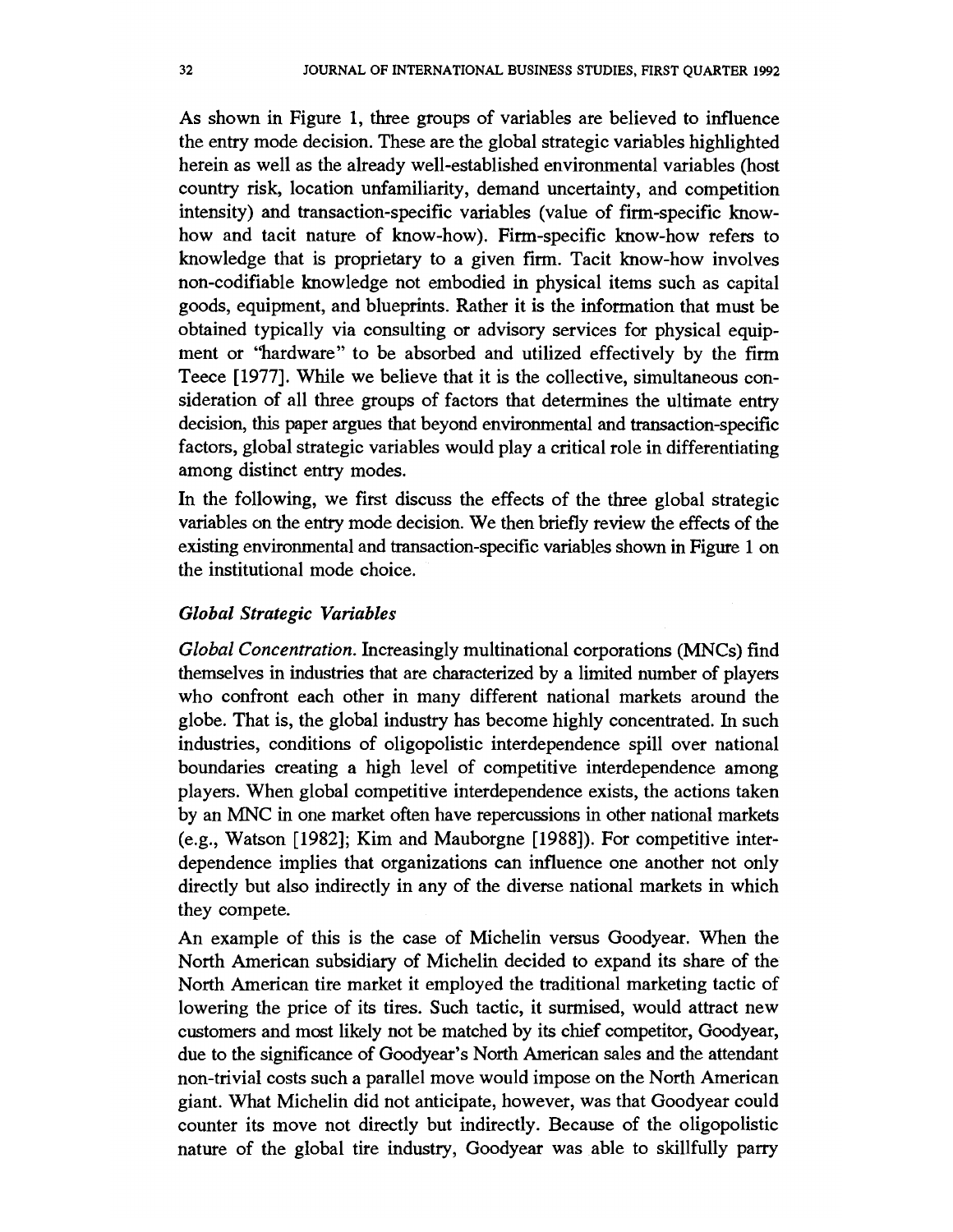**0>** 

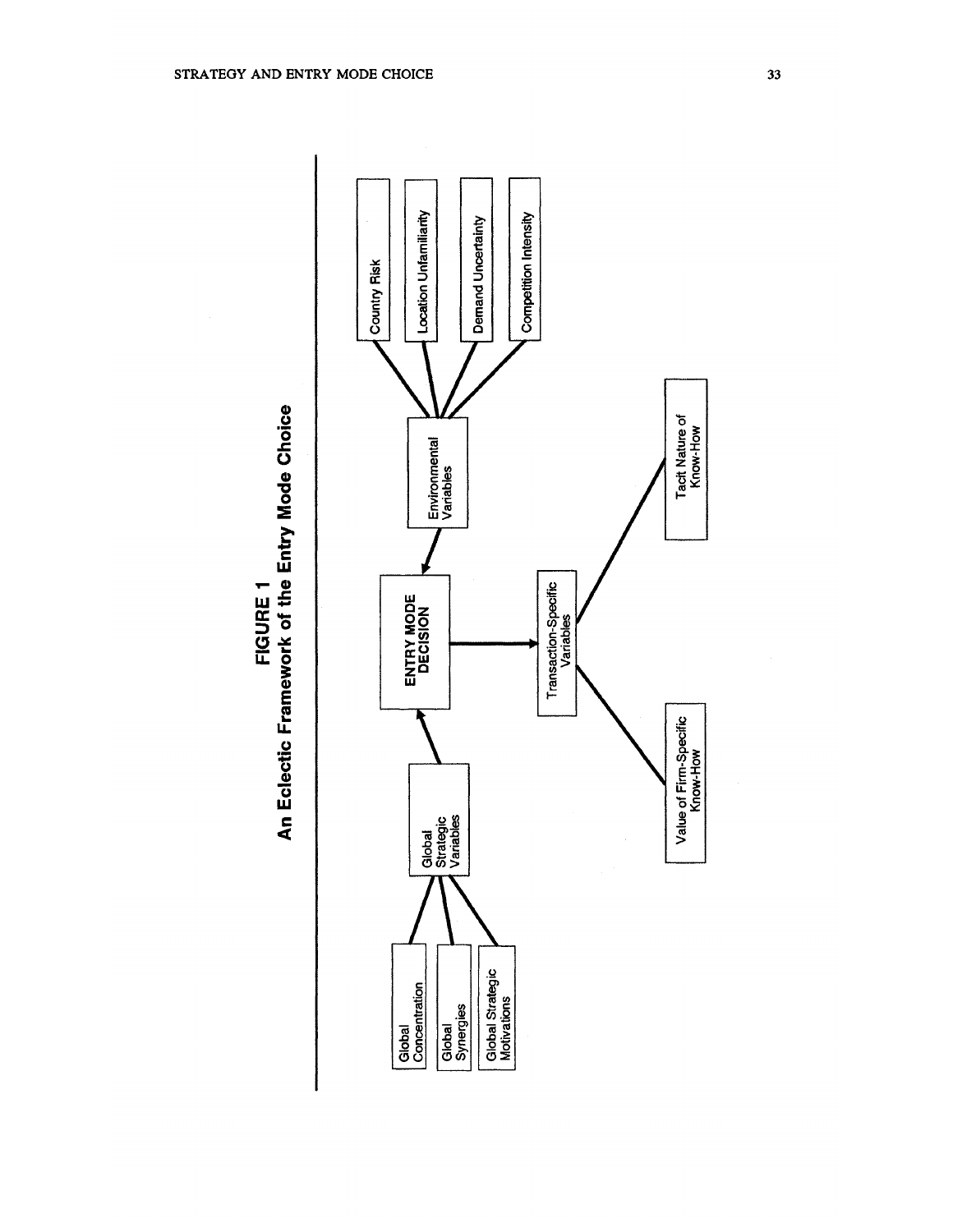**Michelin's tactic by dropping the price of its tires in Michelin's profit sanctuary, Europe. This caused a non-trivial negative impact on Michelin's**  main cash source, causing the firm to retract its North American price drop **and in effect rendering its marketing tactic futile and costly.** 

**Given such global industry settings, it follows that MNCs may well be inclined to exercise a high level of control over foreign operations. High control enhances an MNC's ability to ensure that strategic actions taken by a subsidiary in one national market do not produce negative ramifications in other national markets above and beyond the expected gains to be made by a focal subsidiary's strategic move. At the same time, a high level of control enhances a multinational's ability to call on its subsidiary located in one market to assist in a competitive battle being fought in another market for the benefit of the overall organization, as exemplified by the actions of Goodyear. Altogether, this suggest the proposition that: Other things being equal, when the global industry is highly concentrated, MNCs will favor high control entry modes.** 

**Global Synergies. Global synergies arise when the inputs of a multinational "are shared, or utilized jointly with complete congestion" [Willig 1978:346]. By inputs we refer to the core factors of a multinational such as R&D, marketing, or manufacturing. Examples of multinationals leveraging core competencies in an effort to exploit global synergies abound. A good example of this would be Honda who globally leveraged its advanced engine technology in motorcycles to expand into the automobile, lawn mower, and snow-blower industry segments worldwide. Another example is that of Yves Saint Laurent who leveraged its prestigious global brand name in high fashion to expand into the perfume, cosmetic and recently cigarette industry domains across the globe.** 

**The implications of global synergies with respect to competitive advantage have become increasingly clear; they produce a positive impact on corporate profitability (e.g., Hamel and Prahalad [1985]; Ghoshal [1987]; Kim, Hwang and Burgers [1989]). This is typically actualized through enhanced innovative capability or some form of cost reduction [Baumol, Panzer and Willig 1982]. For example, Honda's engine technology, once developed for producing motorcycles, was virtually costlessly available for the production of engines in the different capacities in which Honda exploited it across the globe.** 

**Researchers (e.g., Jones and Hill [1988]; Harrigan [1985a, 1985b]; Porter [1980]) have argued that the benefits of synergy, including economies of scope, increase firms' commitment to business units and can best be exploited through hierarchical control. Jones and Hill [1988:161] argue that hierarchy is necessary as market-mediated exchanges aimed at the realization of synergies will typically be beset with hazards. The difficulty is this. To achieve synergies, inputs between transacting parties must be shared or utilized jointly. However, the very fact that inputs must be shared or utilized jointly makes it hard to sort out the unique contribution and performance of each**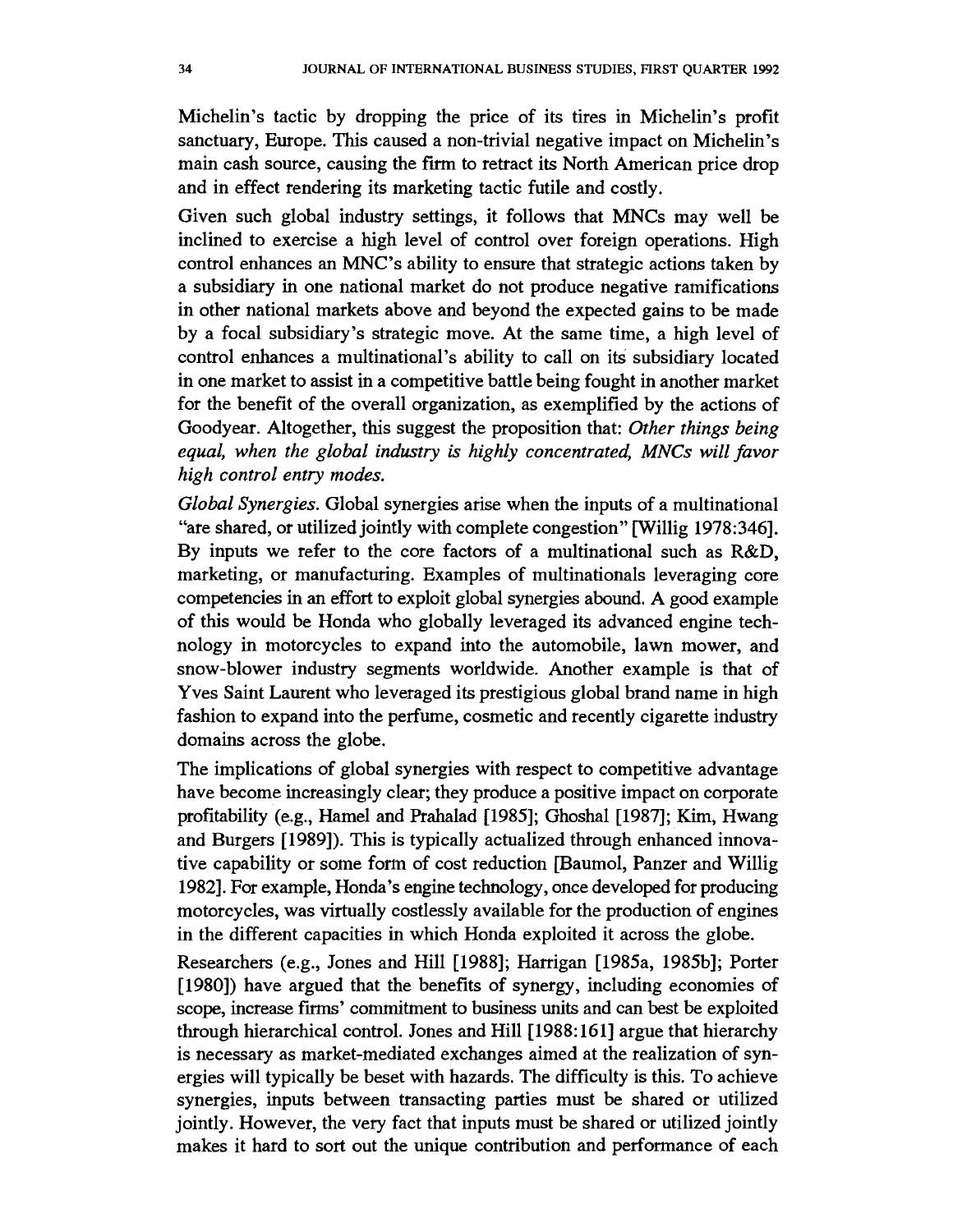**transacting party. This presents a monitoring problem and hence creates room for managerial discretion. Absent internal organization, the very existence of managerial discretion tends to trigger opportunistic behavior and the shirking of activities between independent transacting parties [Williamson 1975]; hence, the need for hierarchy. Altogether, this suggests the proposition that: Other things being equal, when the extent of potential global synergies between the extrant and other sister business units is great, MNCs will demand a high level of control in the foreign operation.** 

**Global Strategic Motivations. When MNCs enter foreign markets, especially their global contenders' home markets, they may have strategic motivations that go beyond the narrow calculus of choosing the most efficient entry mode; that is, they may have global strategic motivations [Edwards 1971; Watson 1982; Hout, Porter and Rudden 1982; Hamel and Prahalad 1985; Kim and Mauborgne 1988]. Examples of multinationals possessing global strategic motivations, which often go against economic efficiency maximization of a particular business unit, have become a common occurrence in today's reality of global competition. Such motivations for establishing a foreign business unit can range anywhere from setting up a strategic outpost for future global expansion, to developing a global sourcing site, to attacking actual or potential global competitors. Hence, global strategic motivation can be defined as motivation to fulfill strategic aims set at the corporate level for the purpose of overall corporate efficiency maximization.** 

**To effectively achieve global strategic motivations, recent studies have argued the importance of tight coordination across global business units (e.g., Porter [1986]; Bartlett [1984]). Tight coordination is necessary for the effective and efficient execution of global strategic motivations, especially as their implementation often requires business units to "sacrifice" subsystem gains for the benefit of the overall organization (e.g., Hedlund [1986]). That tight coordination is difficult to accomplish under conditions of coalition formation or licensing has been argued (e.g., Porter and Fuller [1986]); such agreements link a foreign entrant to other independent firm(s) with potentially different strategic motivations. Altogether, this suggests the proposition that: Other things being equal, MNCs exercising global strategic motivations will favor high control entry modes.** 

#### **Environmental Variables**

**Country Risk. When country risk is high, existing works indicate that an MNC would do well to limit its exposure to such risk by restricting its resource commitments in that particular national domain [Kobrin 1983; Vernon 1983; Bradley 1977]. Rephrased, other things being equal, when country risk is high, MNCs will favor entry modes that involve relatively low resource commitments.** 

**Location Unfamiliarity. Previous studies argue that the greater the perceived distance between the home and host country in terms of culture, economic**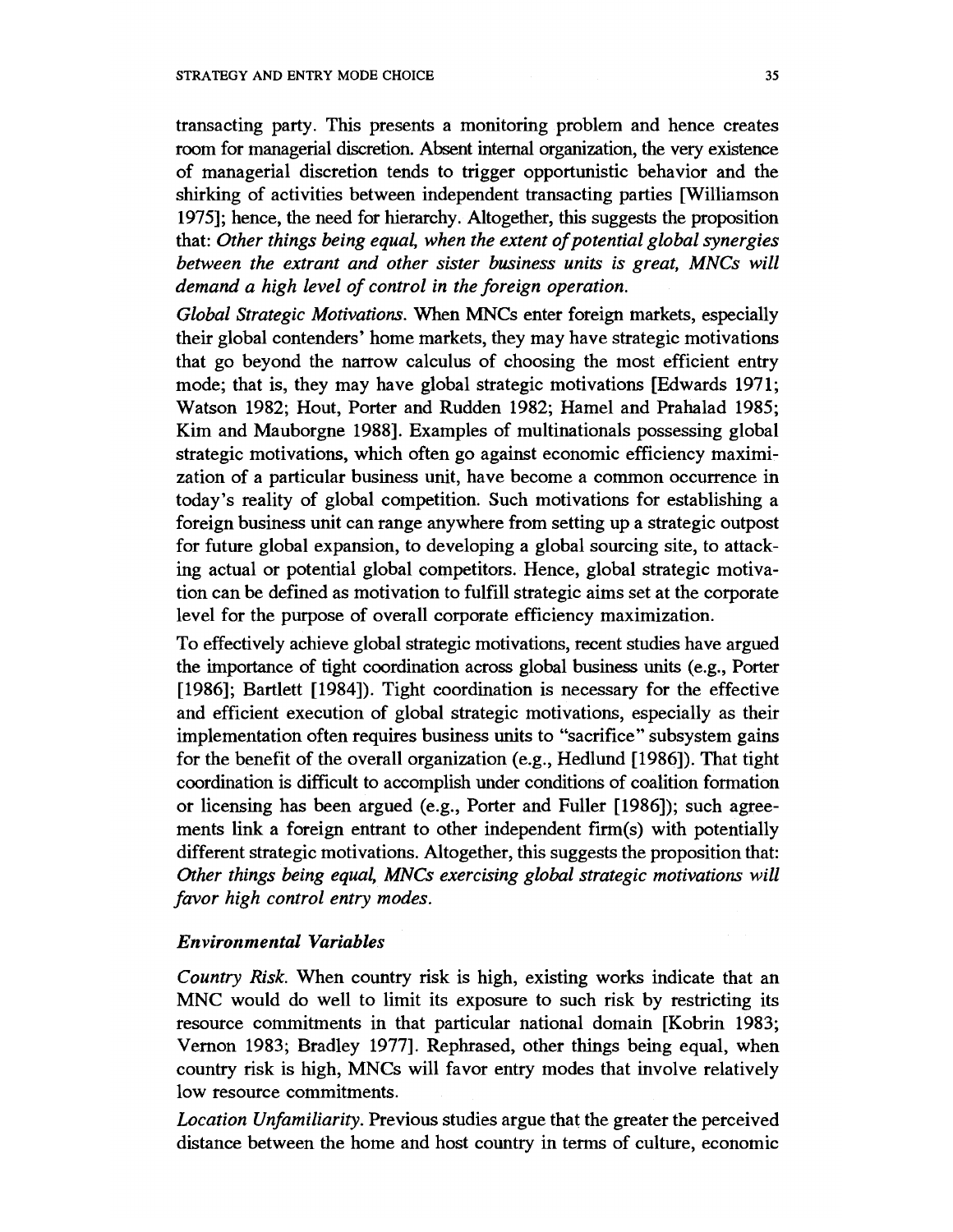**systems, and business practices, the more likely it is that MNCs will shy away from direct investment in favour of licensing or joint venture agreements [Anderson and Coughlan 1987; Davidson 1980; Green and Cunningham 1975; Johanson and Vahlne 1977; Kobrin 1983; Stopford and Wells 1972]. This is because the latter institutional modes enhance MNCs' flexibility to withdraw from the host market should they be unable to comfortably acclimatize themselves to the unfamiliar setting. Restated, other things being equal, when the perceived distance between the home and host country is great, MNCs will favor entry modes that involve relatively low resource commitments.** 

**Demand Uncertainty. When future host country demand for an MNC's product is uncertain, existing works indicate that an MNC may be unwilling to invest substantial resources in the country to effectively adjust to oscillating conditions and to enhance its ability to exit the market without incurring substantial sunk costs should demand fail to reach a significant level (e.g., Harrigan [1983]). Thus, other things being equal, when demand uncertainty is high, MNCs will favor entry modes that involve low resource commitments.** 

**Intensity of Competition. When the intensity of competition is high in a host market, existing works (e.g., Harrigan [1985a, 1985b]) assert that firns would do well to avoid internal organization, as such markets tend to be less profitable and therefore do not justify heavy resource commitments. Hence, other things being equal, the greater the intensity of competition in the host market, the more MNCs will favor entry modes that involve low resource commitments.** 

### **Transaction-Specific Variables**

**Value of Firm-Specific Know-How. Transaction cost theory or internaliza**tion theory stresses the importance of the firm-specific advantages MNCs **enjoy relative to host country enterprises [Dunning 1981; Rugman 1981; Hennart 1982; Hill and Kim 1988; Teece 1977, 1981, 1983; Buckley and Casson 1976]. This theory suggests that when the quasi-rents that can be earned from an MNC's firm-specific know-how are non-trivial, the propensity of licensees (or venture partners) to disseminate that know-how or expropriate it for their own self-interested purposes is likely to be high; quasi-rent being defined as the realizable returns entitled to a firm by way of its differential advantage in know-how. Hence, other things being equal, the greater the quasi-rent stream generated by an MNC's proprietary knowhow, the greater the probability that the MNC will favor an entry mode with high control.** 

**Tacit Nature of Know-How. When the nature of firm-specific know-how transferred by an MNC is tacit, it is by definition difficult to articulate [Nelson and Winter 1982; Teece 1977]. This makes the drafting of a contract to transfer such know-how particularly problematic, resulting in the licensee often lacking the informal routines needed to turn a technological blueprint**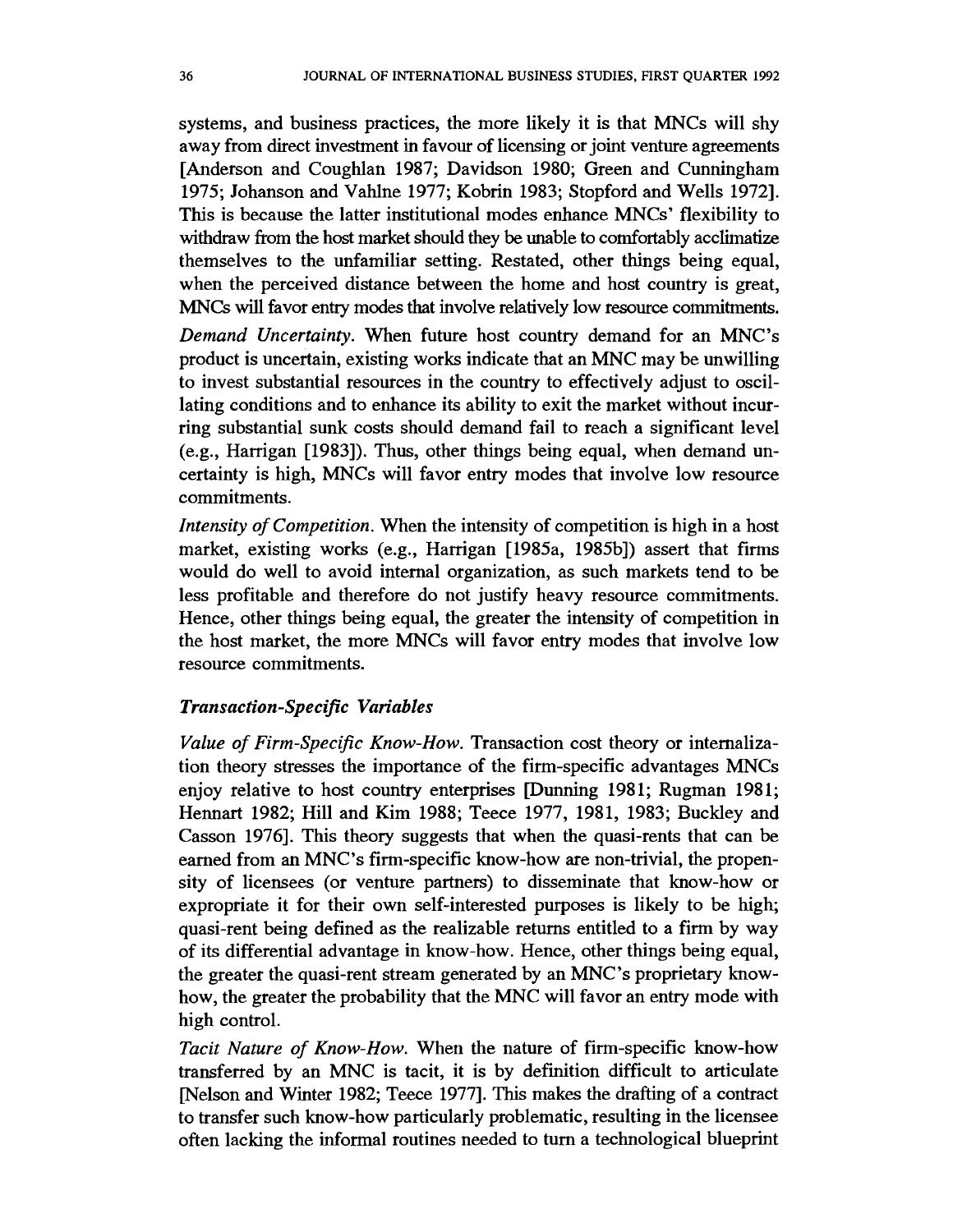**into a successful product. That internal organization enhances an MNC's ability to utilize its human capital and draw on its organizational memory to transfer tacit know-how is well established. Hence, other things being equal, the greater the tacit component of firn-specific know-how, the more an MNC will favor high control entry modes.** 

#### **DATA**

**The data were gathered via a survey methodology. The survey instrument consisted of an extensive mail questionnaire composed of four parts: modes of entry, global strategic factors, environmental factors, and transaction-specific factors. The questionnaire was distributed to a total of 629 U.S.-based multinationals listed in The International Directory of Corporate Afiliations 1987/1988 (IDCA), with the major line of business for each of the selected firns residing in the manufacturing sector. IDCA is an extensive directory of multinationals, listing approximately 1,800 U.S.-based MNCs and their foreign subsidiaries; it also includes U.S. family members of foreign ultimate parent corporations. In an effort to focus our attention on the most current entry mode cases, the 1987/1988 version of IDCA was carefully compared with the 1982/1983 version to select those multinationals that experienced international expansion during the recent five years.** 

**The questionnaires were sent to senior-level management including vicepresidents/directors of international operations, presidents, and CEOs. In line with the logic of John [1984], who argues for selecting knowledgeable informants, the choice of this respondent group was based on the belief that people in these positions are most knowledgeable on international investment projects and the dynamics of the overall foreign entry decision process. In responding to the questionnaire, managers were asked to reflect back to a recent foreign entry mode decision they were involved in and to answer questions according to the logic employed in reaching that decision. A follow-up letter was sent to those firms that did not respond to the questionnaire two months after its distribution date.** 

**A total of 137 questionnaires were returned, representing a 22% response rate. Of these, forty-one were later deemed unusable due to incomplete responses in eight cases, respondents' evaluation of investment projects undertaken prior to 1980 in five cases, and respondents' evaluation of entry modes not classified as licensing, joint venturing, or wholly owned subsidiaries in ten cases. Eighteen cases were further eliminated because management provided a positive response to the question item of whether government regulations imposed restrictions on the mode options available to their firm. Note here that the study examined investment projects undertaken only from 1980 and onwards since it was felt that the investment results of these recent undertakings would most likely not be known at the time of questionnaire completion. The aim here was to minimize respondents' retrospective rationalizations for their entry mode decisions.**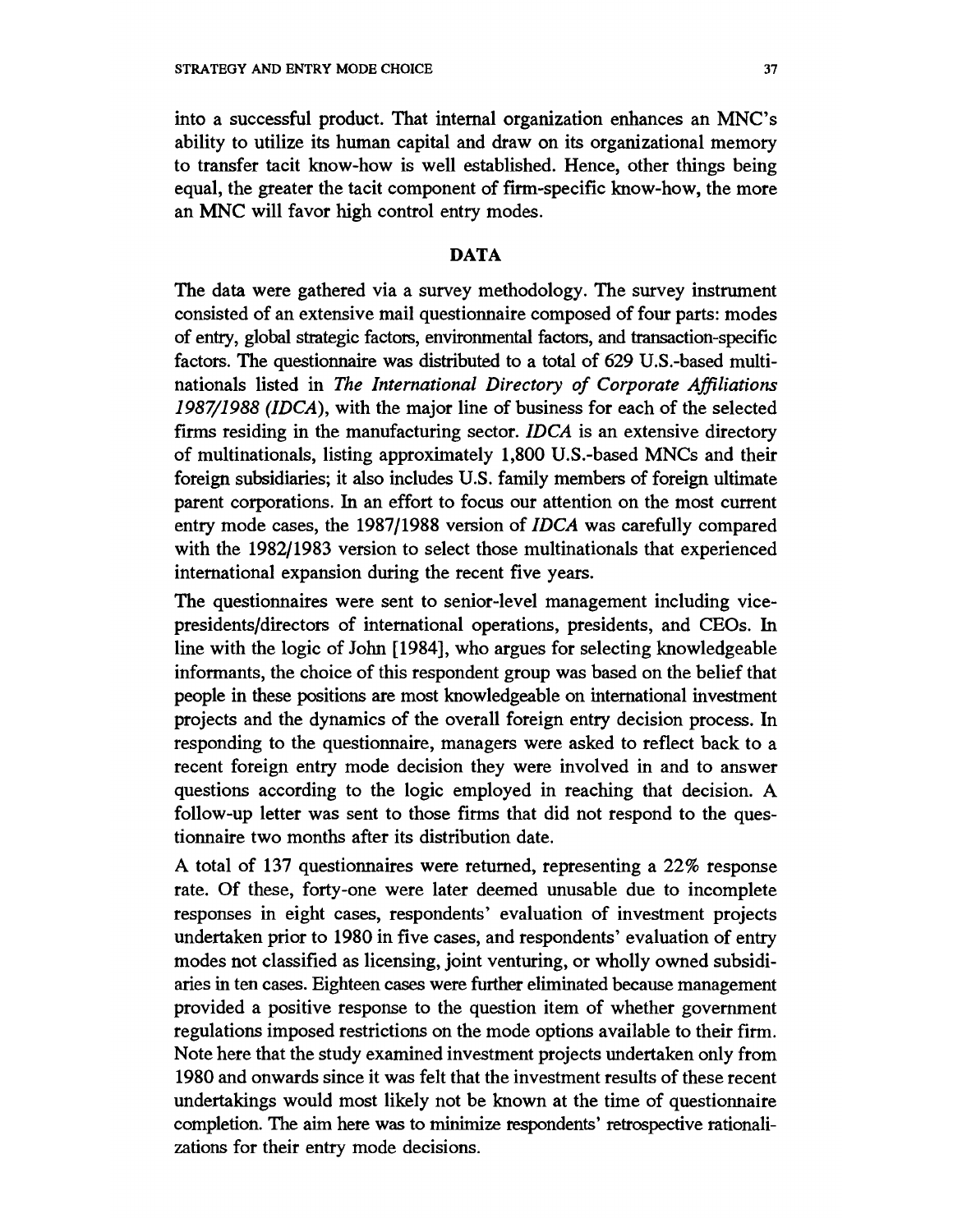**Overall, a total of ninety-six responses were deemed usable for the analyses. A profile of the respondents participating in the study reveals that 89% are senior management, including CEOs, presidents, vice-presidents, and directors. With respect to the location of foreign operations under discussion, no special concentration of country/region exists, rather, the geographic coverage of foreign locations is widely and relatively evenly distributed among major geographic regions: twenty-five in Pacific Asia, seventeen in South America, twenty-five in Europe, sixteen in North America, four in Africa, and nine in the Middle East.** 

### **MEASUREMENT**

**Entry Modes. Respondents were asked to identify which of the three distinct**  entry modes—licensing, joint venturing, or wholly owned subsidiaries **represents the chosen mode of the foreign operation under discussion. In joint venturing cases, respondents were asked to explicitly state the percentage of their equity participation in the foreign operation and the number of partners involved. It is worth noting that a fourth choice was also given to respondents, that of "other," for those respondents who did not feel that any of the aforementioned categories correctly reflected the form of entry mode characterizing their foreign operation under discussion. The responses showing this category were excluded from the analyses. Of the ten responses classified as such, six were identified by respondents as franchising agreements and two were identified as contract management; the remaining two went unspecified.** 

**Of the ninety-six foreign entry launches used in the analyses, thirty-two were wholly owned subsidiaries, thirty-eight were joint ventures, and twenty-six were licensing agreements. It should be noted that despite U.S. based multinationals' strong preference for wholly owned subsidiaries, we were able to obtain a sufficient number of joint ventures and licensing agreements for our analyses. This was possible since we asked managers to report the cases of joint venturing or licensing rather than of wholly owned subsidiaries when their firm recently engaged in multiple foreign entry decisions. Moreover, while we checked for the possibility of a nonresponse bias, no clear evidence for its existence was found; there was no systematic nonresponse either from multinationals with any specific industry profile or regarding any specific regional location of foreign ventures. With respect to joint ventures, in most cases (82%) respondents specified the existence of only one equity partner in the foreign venture. Moreover, the equity participation held by respondent firms, in 73% of the cases, showed a majority position.** 

**Key Determinants of Entry Mode. The nine key variables recognized to influence the focal decision of foreign entry mode are latent in that they are linked to the empirical world only through indicators. Moreover, they appear to be wide-ranging, multifaced constructs. As such, psychometric measurement**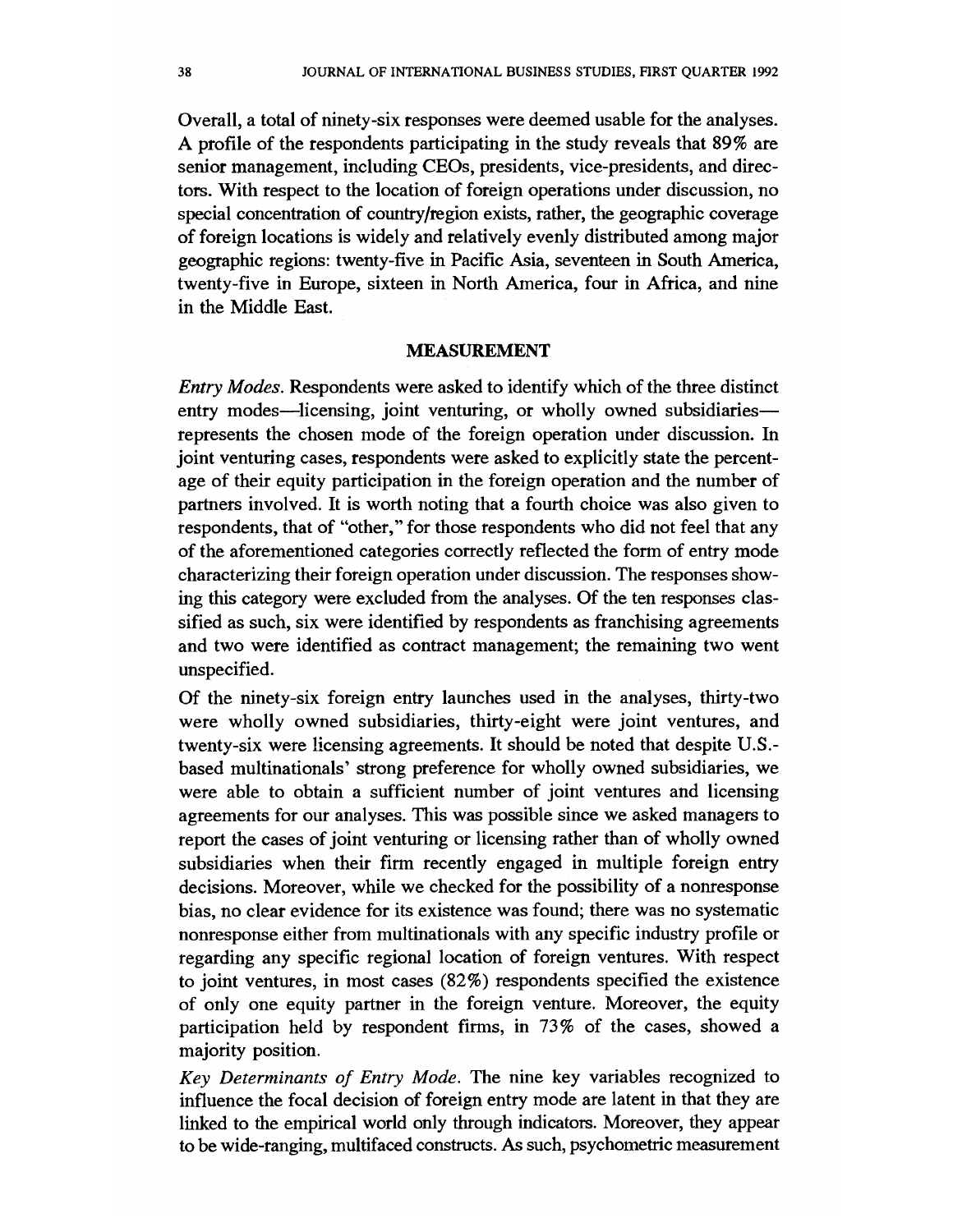**based on multiple items rather than a single-item proxy seemed a more**  fitting approach [Peter 1979; Fornell 1982; Churchill 1979], and was used **in the analyses.** 

**As no established scales with proven psychometric properties exist to measure the nine constructs, it was necessary to develop indicators that could represent the domain of each construct. Accordingly, a compendium of items thought to be associated with each of the nine constructs was drawn from the relevant literature. Respondents were asked to evaluate the foreign venture under discussion across each of these items on a 7-point Likert-type scale.** 

**After data collection, an iterative procedure was employed to refine the set of indicators for each construct. The item-to-total correlation, i.e., the correlation between the score of each indicator and the total score of those indicators used to capture each construct, was then examined. Following the steps suggested by Nunnally [1978], those indicators with a low correlation with the total score (i.e., r<.25) and those indicators below a sudden drop off in the item total correlation were eliminated. A Cronbach's coefficient alpha was then calculated for the remaining set of items.** 

**Drawing on Nunnally [1978], Churchill [1979:68] suggests that in the early stages of basic research reliabilities of .50 or .60 suffice. Because this research represents a first attempt at developing multiple-item measures of the identified constructs in the context of market entry, .60 was the cut-off point set for coefficient alpha. Accordingly, the aforementioned iterative procedure was performed until those items associated with each construct were reduced to a reliable set (i.e., Cronbach's coefficient alpha greater than .60). The fimal set of indicators used to measure each construct and Cronbach's coefficient alpha for each scale are provided in Table 1.** 

**As shown in Table 1, the coefficient alphas for all constructs were above the .6 cut-off point established here; in fact, they all either exceeded or came very close to Nunnally's .7 criterion for basic research. Hence, the reliabilities of these constructs were judged to be sufficient for our study. It should be noted, however, that while concentrating on the correlated items for each construct shown in Table 1 provides a more "accurate" evaluation of some aspects of the construct, the iterative procedure used here might have eliminated certain aspects of the construct that were not correlated but were still constitutive of the construct; hence it might have generated a partially incomplete set of indicators for the construct. With this limitation in mind, a score for each construct was derived using a unit weighing scheme. Einhom and Hogarth [1975] recommended this approach for situations such as ours:**  a moderate sample size  $(50 \le n \le 200)$  and a vague or nonexistent criterion **variable. Unit weighing has strengths in that it uses no degrees of freedom since weights are not estimated from the data, and is estimated without error. The means, standard deviations, and correlations among the nine constructs used in the analyses are reported in Table 2. The fact that most of the constructs are not highly correlated suggests that fairly independent constructs have been tapped.**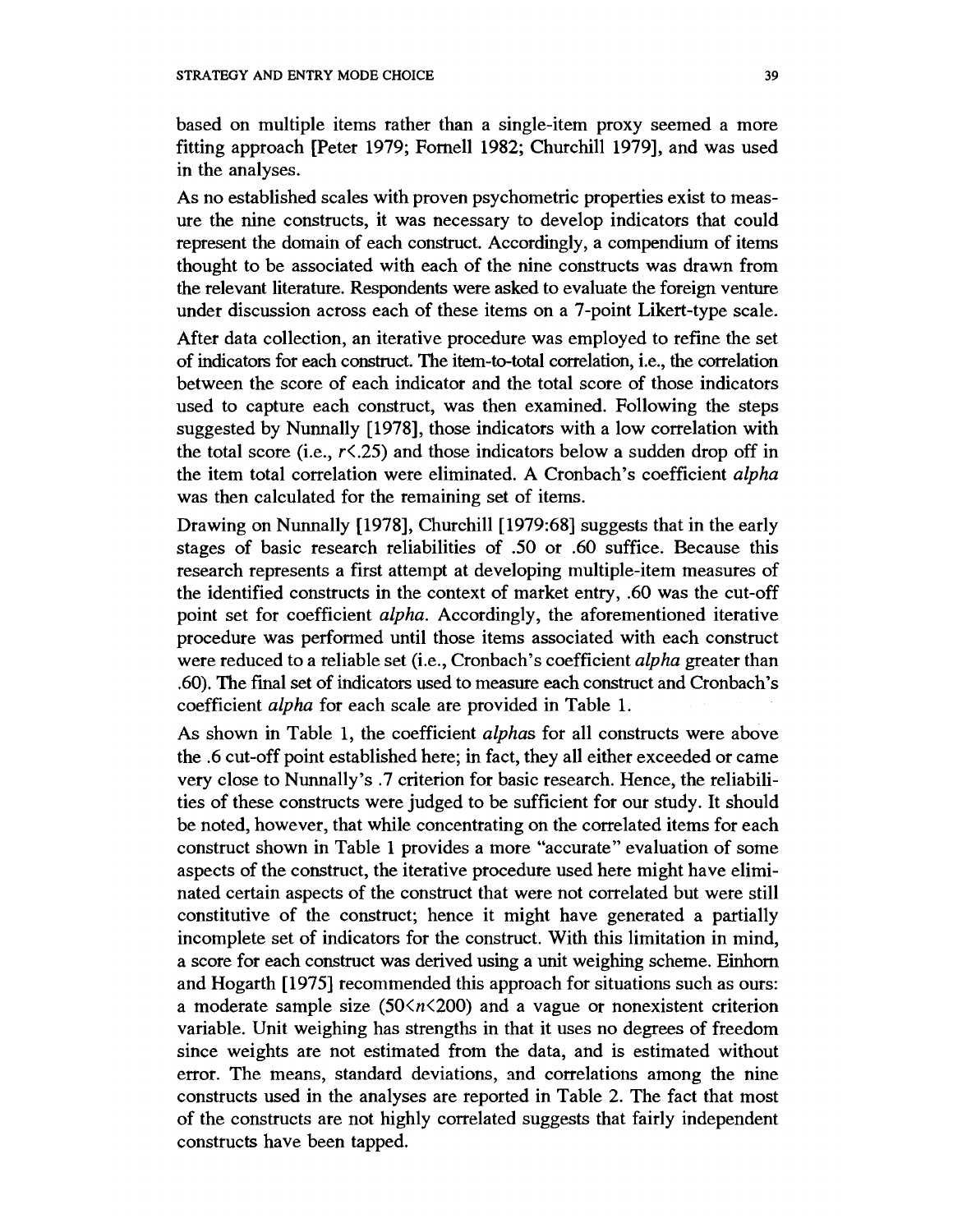# **TABLE I Final Indicators Used to Assess the Nine Key Constructsa**

| Constructs                                                                                                                                                                                                                                                                                                                                                                                                                                                                                                | Cronbach's alpha |
|-----------------------------------------------------------------------------------------------------------------------------------------------------------------------------------------------------------------------------------------------------------------------------------------------------------------------------------------------------------------------------------------------------------------------------------------------------------------------------------------------------------|------------------|
| <b>Global Concentration</b><br>For the industry involved:<br>Number of competing players (many/few)<br>Global four firm concentration ratio (low/high)<br>Proportion of global competitors exercising tight coordination<br>across business units (low/high)                                                                                                                                                                                                                                              | .8301            |
| <b>Global Synergies</b><br>Extent of global scale economies (not at all/great)<br>The level of possible sharing between the foreign business unit<br>and the organization's other business units with respect<br>to $\ldots$ (low/high)<br>Manufacturing know-how<br>Marketing know-how<br>Management expertise<br><b>R&amp;D</b> resources<br>R&D personnel<br>Production personnel<br>Marketing personnel<br><b>Distribution system</b>                                                                 | .7458            |
| <b>Global Strategic Motivations</b><br>Strategic motivations for entering the host market:<br>To attack global competitors (low/high)<br>To establish a strategic outpost for future market expansion<br>(weak/strong)<br>To develop a global sourcing site (weak/strong)                                                                                                                                                                                                                                 | .6849            |
| <b>Country Risk</b><br>Instability of the host political system (low/high)<br>Likelihood of host government taking actions to annihilate or limit company's<br>ownership of the foreign venture (low/high)<br>Likelihood of host government constraining the foreign operation by<br>instituting policies with respect to (low/high)<br>Price control<br>Local content requirements<br>Transfer risk of host country with respect to (low/high)<br><b>Currency inconvertibility</b><br>Remittance control | .7935            |
| <b>Location Unfamiliarity</b><br>Company's prior experience with the host country (great/not at all)<br>Perceived differences between the home and host country with<br>respect to (not at all/great)<br>Culture<br><b>Political systems</b><br>Economic conditions                                                                                                                                                                                                                                       | .7102            |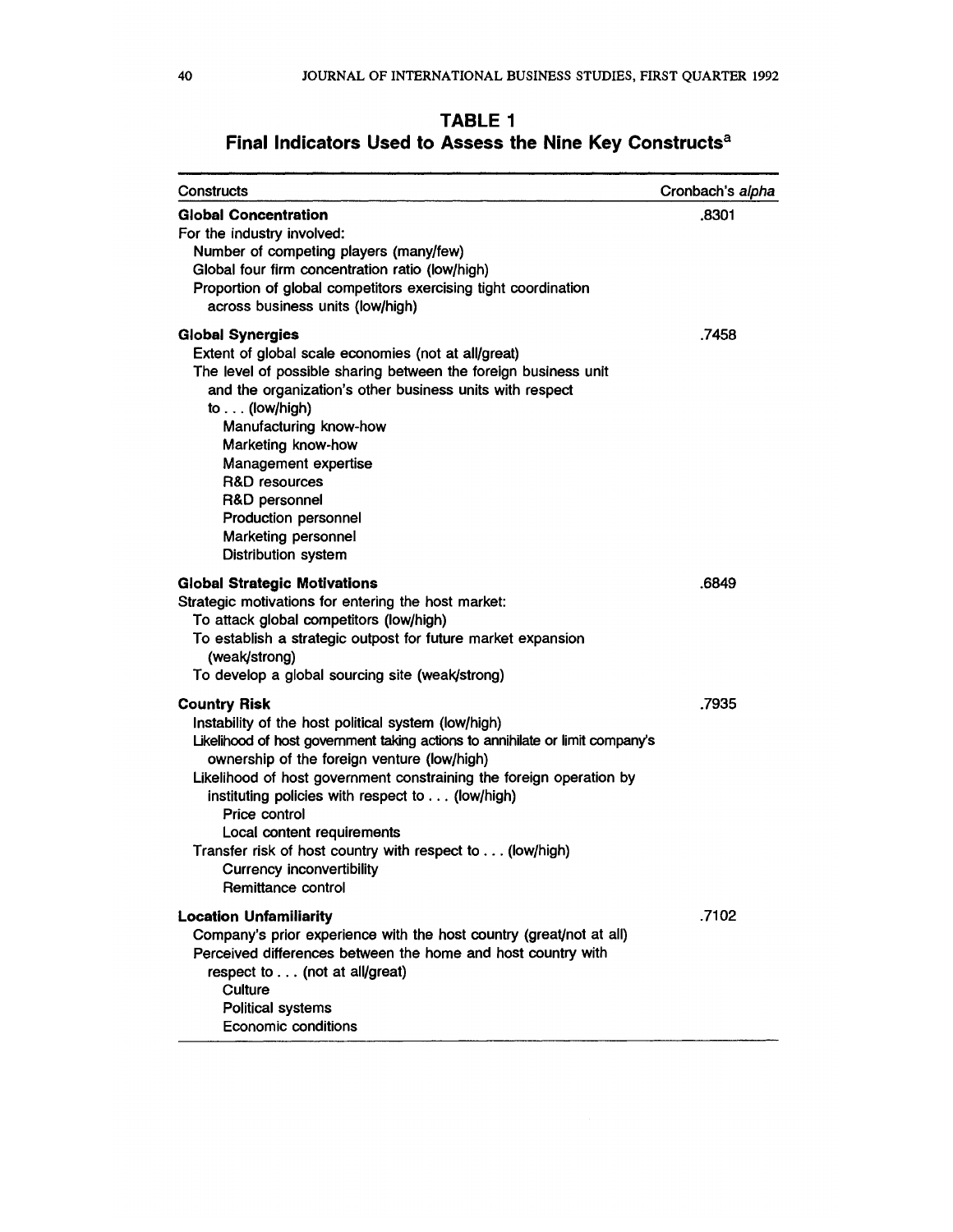| TABLE 1     |  |
|-------------|--|
| (continued) |  |

| Constructs                                                                                                                                                                                                                                                                                                                                                         | Cronbach's alpha |
|--------------------------------------------------------------------------------------------------------------------------------------------------------------------------------------------------------------------------------------------------------------------------------------------------------------------------------------------------------------------|------------------|
| <b>Demand Uncertainty</b><br>For the industry involved in the host market:<br>Industry growth rate (high/low)<br>Stage of industry life cycle (maturity/introduction)<br>Frequency of major technological changes (low/high)                                                                                                                                       | .8149            |
| <b>Competition Intensity</b><br>Instability of market share (low/high)<br>Number of existing and potential competitors (few/many)<br>Level of fixed costs relative to value added (low/high)<br>Costs facing the buyer of switching from one supplier (competitor)<br>to another (substantial/negligible)                                                          | .6971            |
| Value of Firm-Specific Know-How<br>For the product or process involved in the foreign venture:<br>The perceived level of reputation with respect to  (low/high)<br>Design<br>Quality<br><b>Style</b><br>International recognition of brand name (not at all/great)<br>Technological innovativeness (low/high)                                                      | .7642            |
| <b>Tacit Nature of Know-How</b><br>For the product or process involved in the foreign venture:<br>Difficulty to assess the proper price (not at all/great)<br>Difficulty to understand the manufacturing/marketing know-how<br>(not at all/great)<br>Difficulty to transfer the manufacturing/marketing know-how<br>(not at all/great)<br>R&D intensity (low/high) | .7531            |

**aAll of these indicators were assessed on 7-point Likert-type scales. The anchors are shown in parentheses with the low end of the scale on the left.** 

## **EMPIRICAL TESTS**

**The outlined eclectic framework was tested at two different levels. First, we tested the validity of the overall framework using Multivariate Analysis of Variance (MANOVA). Here the analytical interest lay in testing the framework through an examination of the impact of the nine variables operated together on the ultimate entry modes choice. Under MANOVA, distinct entry modes served as the categorized independent variable with the nine constructs as the dependent variables. It is worth noting that MANOVA has a strength in that it takes the inter-relationships among the constructs into account [Pedhazur 1982; Tatsuoka 1971].** 

**Second, we assessed the effects of the entry mode variables in discriminating among the distinct modes of entry. Our main aim here was to evaluate the relative importance of global strategic variables vis-a-vis the other entry**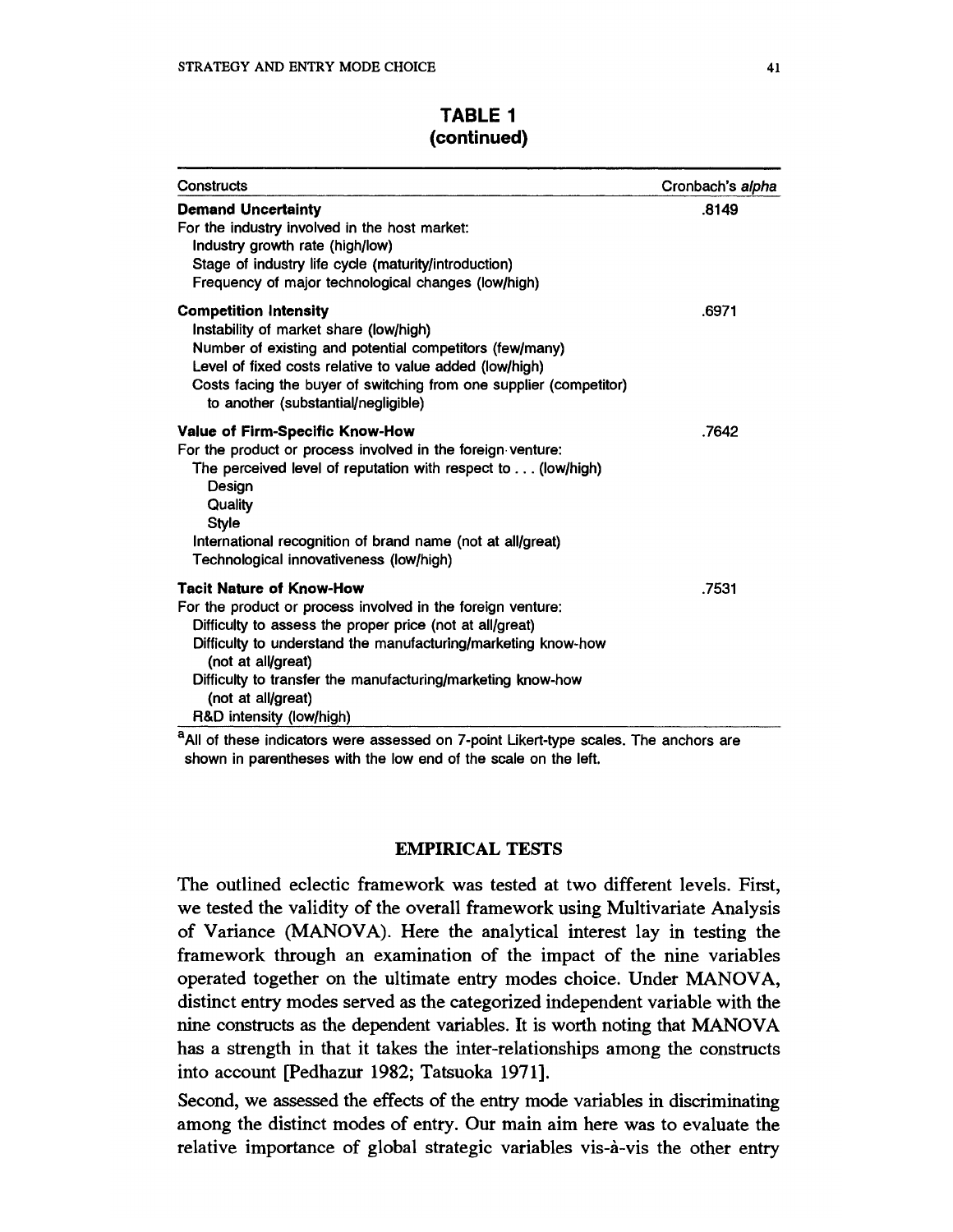| くしにいけ<br>ı | Γ           |
|------------|-------------|
|            | ا<br>ا<br>ļ |
|            |             |
|            |             |

|                                        |                 |                           | Means, Standard Deviations, and Pearson Product-Moment Correlations |                                                 |            |                              |                       |                         |                    |          |       |
|----------------------------------------|-----------------|---------------------------|---------------------------------------------------------------------|-------------------------------------------------|------------|------------------------------|-----------------------|-------------------------|--------------------|----------|-------|
| /ariables                              | Means           | ດ<br>ຜ                    | ပ္ပ                                                                 | ပ္ပ                                             | <b>GSM</b> | წ<br>ე                       | ∃                     | 2<br>9                  | $\overline{\circ}$ | VFK      | TNK   |
| Global Concentration (GC)              | 14.7            |                           |                                                                     |                                                 |            |                              |                       |                         |                    |          |       |
| Global Synergies (GS)                  | 14.76<br>33.53  | si – si<br>4 9 9<br>4 9 9 | 1.000<br>0.067<br>0.004                                             |                                                 |            |                              |                       |                         |                    |          |       |
| Global Strategic Motivations<br>(GSM)  | $\frac{2.6}{2}$ |                           |                                                                     | $1.000$<br>$0.223$                              | 1.000      |                              |                       |                         |                    |          |       |
| Country Risk (CR)                      | 22.34           |                           |                                                                     |                                                 |            |                              |                       |                         |                    |          |       |
| Location Unfamiliarity (LU)            |                 |                           | <b>56</b><br>1567800207<br>000000                                   | 88<br>0<br>0<br>0<br>0<br>0<br>0<br>0<br>0<br>0 |            | 00116<br>00100101<br>0000101 |                       |                         |                    |          |       |
| Demand Uncertainty (DU)                | $13.50$<br>9.50 |                           |                                                                     |                                                 |            |                              | 000<br>0.136<br>0.000 |                         |                    |          |       |
| Competition Intensity (CI)             | 18.40           |                           |                                                                     |                                                 |            |                              |                       | 1.000<br>0.075<br>0.086 |                    |          |       |
| Value of Firm-Specific                 | 22.24           |                           |                                                                     |                                                 |            |                              |                       |                         | 1.000<br>0.060     | 1.000    |       |
| Know-How (VFK)                         |                 |                           |                                                                     |                                                 |            |                              |                       |                         |                    |          |       |
| Tacit Nature of Know-How<br><b>ENK</b> | 16.92           | 4.63                      | 0.094                                                               | $0.294***$                                      | 0.084      | $-0.225$ <sup>*</sup>        | $-0.201$              | $-0.023$                | $-0.039$           | $0.238*$ | 1.000 |
| $p$ <.05                               |                 |                           |                                                                     |                                                 |            |                              |                       |                         |                    |          |       |
| $m_{p<.005}$                           |                 |                           |                                                                     |                                                 |            |                              |                       |                         |                    |          |       |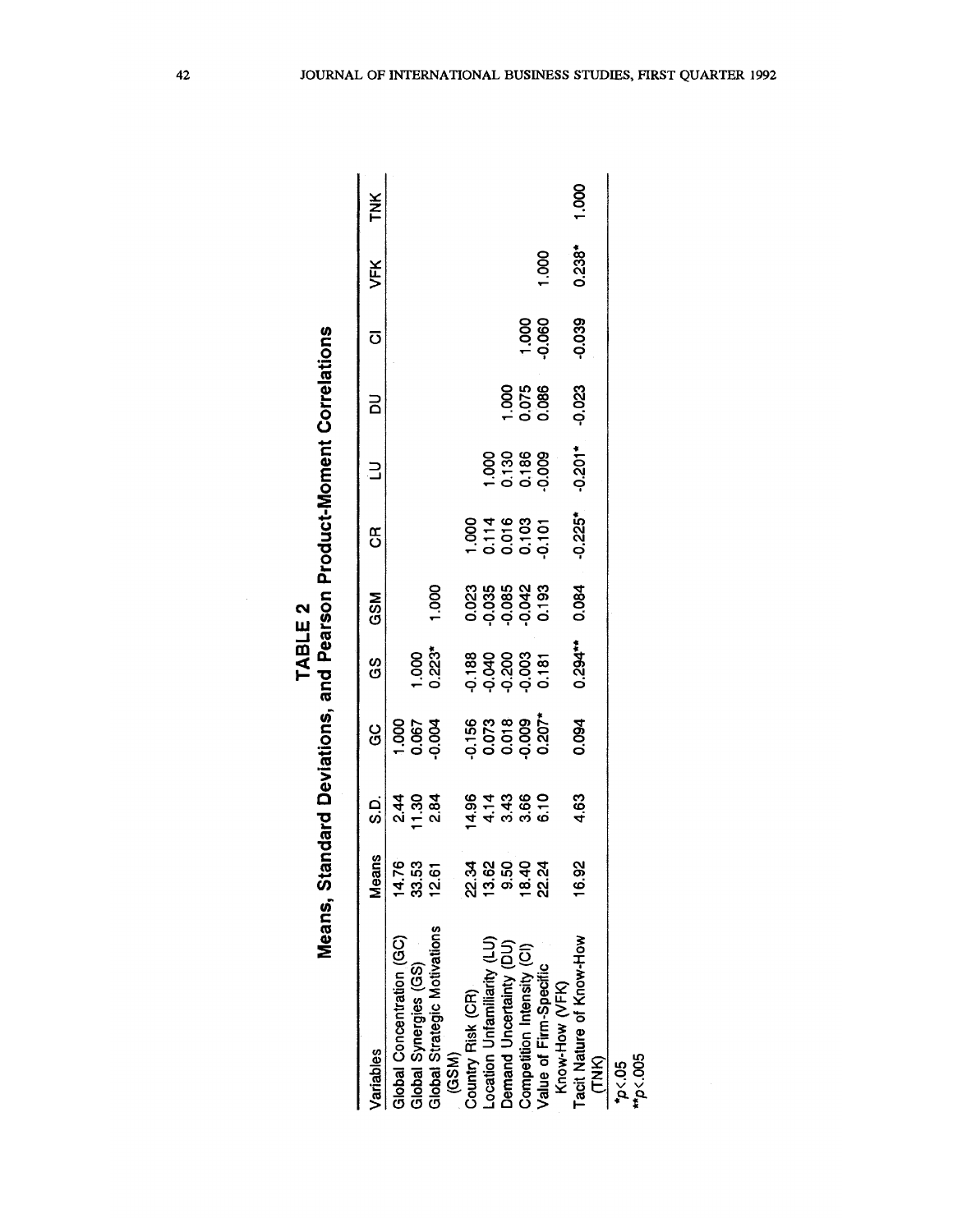**determinants in discriminating among our three entry modes. We first conducted Multiple Discriminant Analysis (MDA) with the entry mode as the grouping variable and the nine constructs as the predictor variables. Here a discriminant territorial map and a two-group breakdown analysis were also developed. Note that MANOVA tested for an overall difference in the profiles of the three distinct entry modes of licensing, joint venturing, and wholly owned subsidiaries whereas MDA provided information on the relative importance of each profile variable in discriminating among the three entry modes.** 

**While MDA provides a macro picture of the importance and effectiveness of the entry variables in discriminating among the three entry modes, it does not provide statistical tests for the significance of the individual coefficients of our predictor variables. Hence, in addition to MDA, we conducted Multinomial Logit (MNL) analysis to provide such tests.** 

**We specified an MNL model to assess the impact of the independent variables on the probability that each of the three entry modes would be chosen. In our logit model, the dependent variables were the logarithms of the odds that a particular entry mode would be chosen; the independent variables were the nine global strategic, environmental, and transaction specific-variables. In particular, given that there are three institutional mode choices, the model was specified as follows [Schmidt and Strauss 1975]:** 

$$
\log_e \left( \frac{P_{ij}}{P_{i1}} \right) = X_i \beta_j
$$

**where** 

- $P_{ii}$  = the probability that the entry *i* is of the institutional mode *j* where  $j \in (2,3)$ ,
- $P_{i1}$  = the probability that the entry *i* is of the institutional mode 1 **where 1 is the base of reference mode,**
- $X_i$  = a vector (1×9) of the independent variables for the *i*th entry **observation,**
- $b_i$  = a vector (9×1) of parameters of the independent variables for **the jth institutional mode.**

**In the light of the fact that licensing agreements can be characterized by the lowest level of control and resource commitments among our three entry mode choices, we used licensing agreements as the base of reference mode here. Hence, our parameters are interpretable in reference to licensing agreements; note from the above equation that its left-hand side is the logarithm of the ratio of the probabilities with the denominator here being associated with licensing agreements. The model was estimated subject to the condition that the sum of the probability for choosing each of our three entry modes is equal to 1.** 

**Specifically, the estimation of the model was performed by maximization of the likelihood function of the model. This maximization was done by**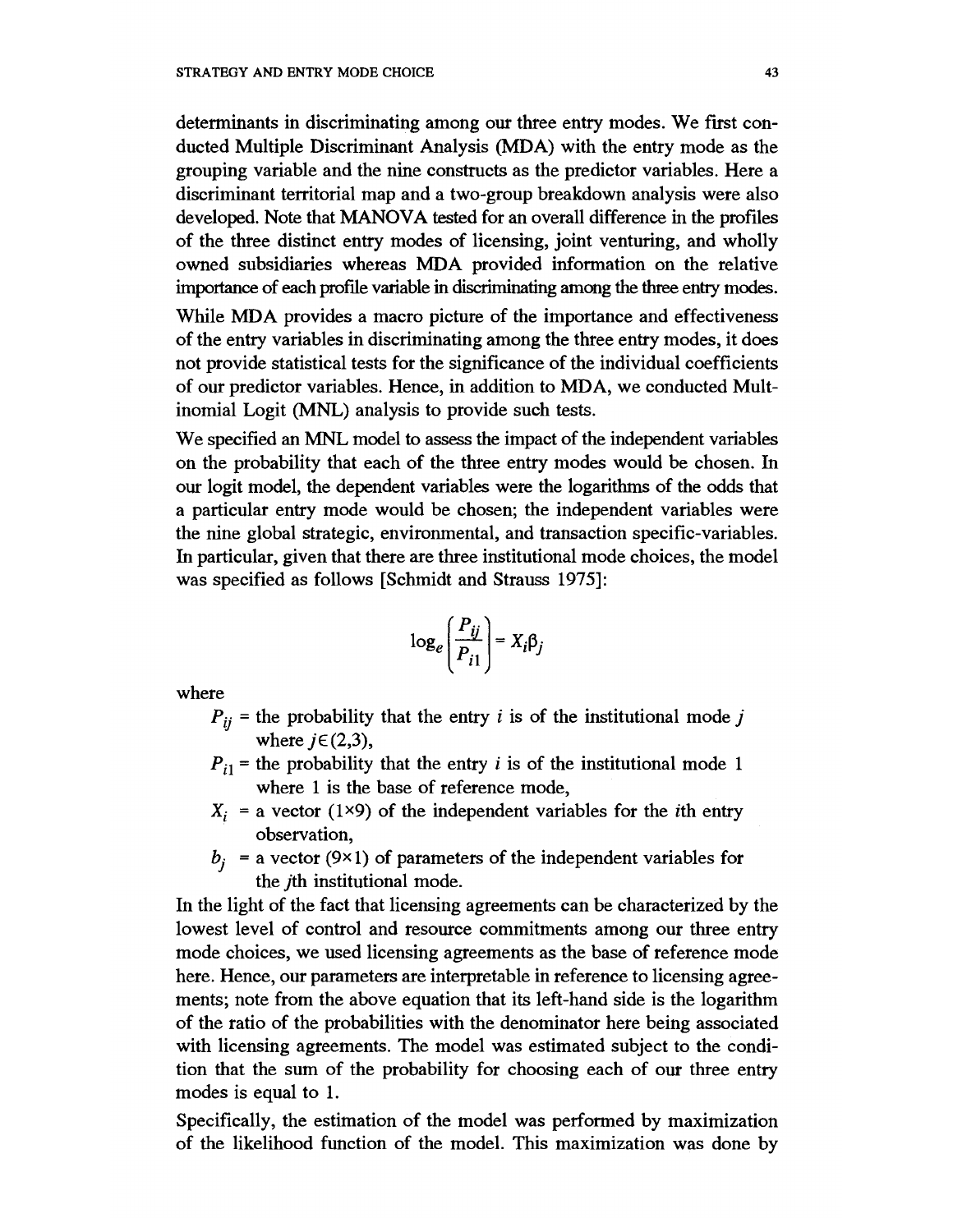**applying the nonlinear maximization program used in Schmidt and Strauss [1975]. Given the condition that the sum of the probability for choosing each of our three entry modes is equal to 1, the likelihood function of the model here was specified as:** 

$$
L=\prod_{i\in\Theta_1}P_{i1}\cdot\cdot\prod_{i\in\Theta_j}P_{ij}
$$

where  $\theta_i = \{i | j\text{th}$  institutional mode is observed; here  $j \in (2,3) \}$ 

$$
P_{i1} = \frac{1}{1 + \sum_{j=2}^{3} e^{X_j \beta_j}}
$$

$$
P_{ij} = \frac{e^{X_i \beta_j}}{1 + \sum_{j=2}^{3} e^{X_i \beta_j}}
$$

Furthermore, the unique contribution of global strategic variables as a group **in explaining the entry mode choice was examined by Rao's Q-statistic; the aim here was to complement MNL analysis by providing statistical tests for the significance of the variables of our interest as a group rather than individually. A Q-statistic originally proposed by Rao [1952] has been purported by others (e.g., Dillon and Goldstein [1984]) as an appropriate test statistic to deal with the model comparison in the case of categorical dependent variables. The full discriminant model containing all three groups or categories of variables shown in Figure 1 was compared with three restricted discrimi**nant models each containing a different pair of these three groups of variables; **the unique contribution of the group left out in each of the restricted models was then analyzed.** 

**MA NOVA Results. MANOVA results indicate that there are significant overall differences in the profiles of the three distinct entry modes with respect to the nine key constructs of the eclectic framework. Wilks' lambda**  was .3587 for the overall framework;  $F(18,170) = 6.3247$  which was significant at  $p<0.001$ . Thus, the null hypothesis of identical profiles is rejected. The profiles do vary with respect to the nine entry mode determinants of our **eclectic framework and hence the central hypothesis is not rejected. To the extent that competitive firms' prevalent practices reflect, in a darwinian sense, successful strategic behavior (e.g., Bowman [1963]; Lilien [1979]), one may then conclude that the outlined eclectic framework provides managers with a reasonable way to organize the decision variables for the entry**  mode choice.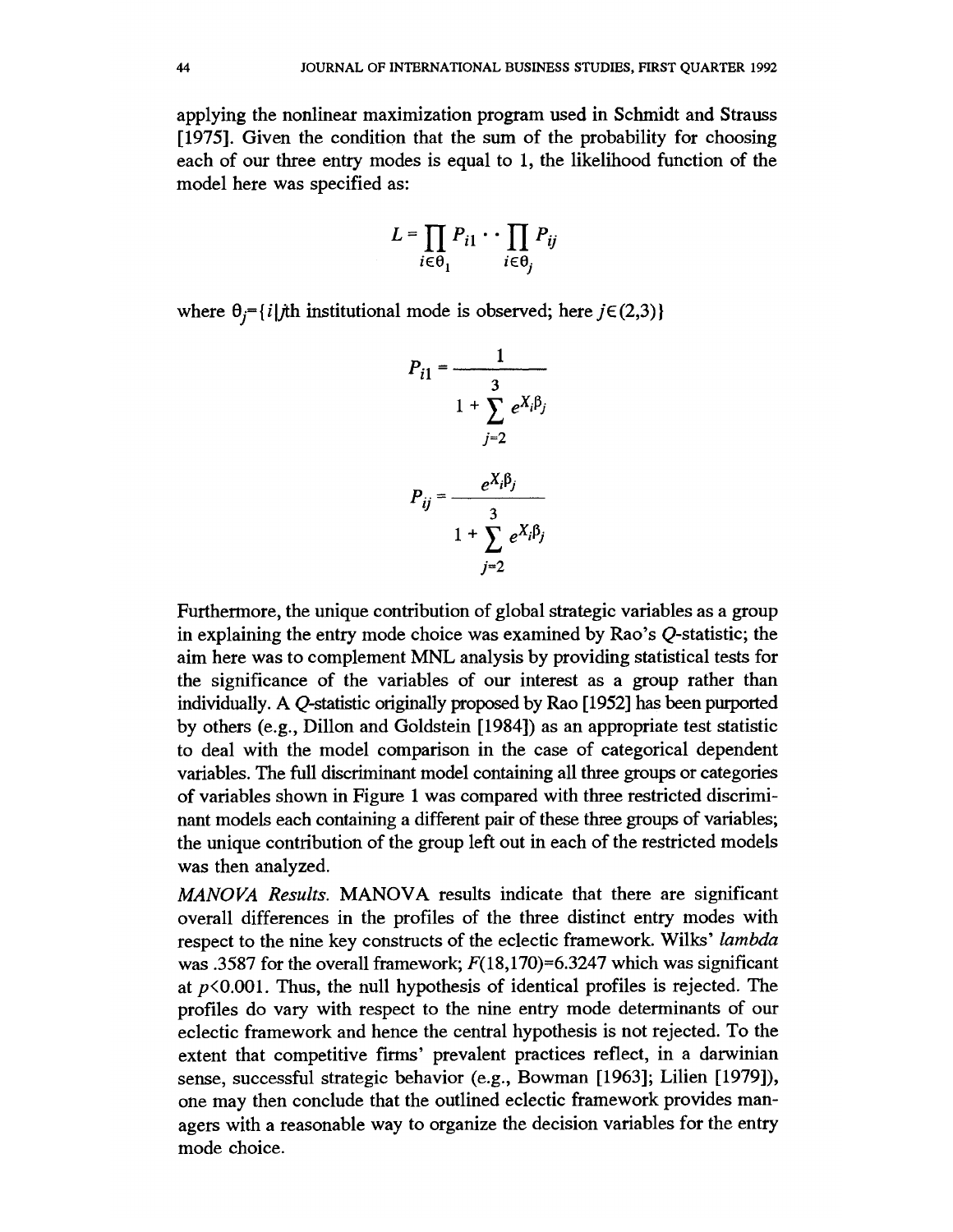**MDA Results. The discriminant analysis yielded two canonical discriminant functions. The results are shown in Table 3. The first function explained more variance than the second one (97.04% compared with 2.96%).** 

**As shown in Table 3, while discriminant function 1 was significant (p<.OOO), function 2 was insignificant (p<.821). As a rule of thumb, it is suggested that structure coefficients > .30 be treated as significant [Pedhazur 1982]. Inspection of the coefficients of function 1 indicates that the significant coefficients are country risk, global synergies, the tacit nature of knowhow, global concentration, and location unfamiliarity. Of these five, except for country risk and location unfamiliarity, all variables showed positive signs. This suggests that function 1 would produce high (low) discriminant scores for the firms with low (high) scores on country risk and location unfamiliarity and high (low) scores on global synergies, the tacit nature of know-how, and global concentration.** 

**It is worth noting here that the constructs of the value of firm-specific know-how and global strategic motivations also approach the meaningful mark. This suggests that these constructs, though not of first and foremost consideration in the entry decision process, may be nonetheless said to influence multinational managers' entry mode choice. Interestingly, however, the results of MDA suggest that demand uncertainty and competition intensity play a minimal role in influencing the ultimate entry decision.** 

**A visual representation of the MDA results is provided by a discriminant territorial map where the abscissa represents the first discriminant variate and the ordinate represents the second (see Figure 2). As can be seen in Figure 2, the centroids of the three distinctive entry modes were mainly separated by function 1 but hardly by function 2; this was so since discriminant function 2 was statistically insignificant.** 

**As shown in Figure 2, wholly owned subsidiaries, joint venturing, and licensing agreements occupied a high, medium, and low centroid or discriminant score position, respectively. Given the results of Table 3, this suggests that firms with wholly owned subsidiaries (licensing) tend to have low (high) scores on country risk and location unfamiliarity and high (low) scores on global synergies, the tacit nature of know-how, and global concentration. While not deterministic, this provides some evidence in support of our hypothesized profiles of the different entry modes.** 

**The classification accuracy of the resulting discriminant functions performed better than would a chance model. Table 4 provides the classification accuracy of the discriminant functions for the three distinct entry modes. As shown in Table 4, the overall hit ratio was 76.0%; 68.8% of the wholly owned subsidiary group, 81.6% of the joint venturing group, and 76.9% of the licensing group were correctly classified. All three individual group hit ratios met the criterion that a rough estimate of the acceptable level of predictive accuracy should be at least 25% greater than by chance**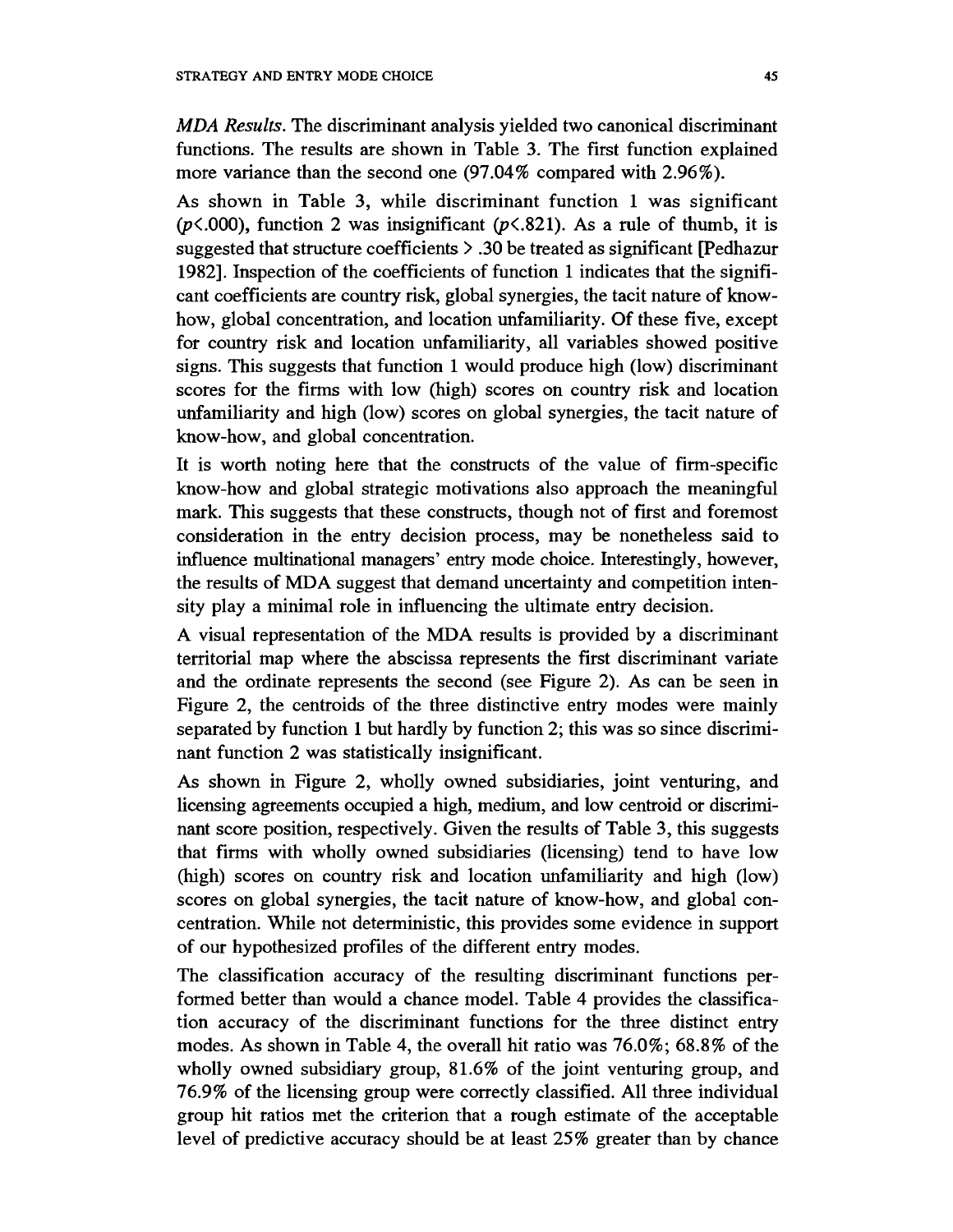|                                     |                   | <b>Structure Coefficients</b> |
|-------------------------------------|-------------------|-------------------------------|
| <b>Variables</b>                    | <b>Function 1</b> | <b>Function 2</b>             |
| <b>Global Concentration</b>         | 0.3093            | $-0.7001$                     |
| <b>Global Synergies</b>             | 0.3746            | 0.0820                        |
| <b>Global Strategic Motivations</b> | 0.2518            | 0.5047                        |
| <b>Country Risk</b>                 | $-0.4084$         | $-0.0157$                     |
| <b>Location Unfamiliarity</b>       | $-0.3016$         | $-0.2814$                     |
| <b>Demand Uncertainty</b>           | $-0.1250$         | 0.2610                        |
| <b>Competition Intensity</b>        | $-0.1155$         | 0.1980                        |
| Value of Firm-Specific Know-How     | 0.2727            | $-0.1650$                     |
| <b>Tacit Nature of Know-How</b>     | 0.3403            | 0.2778                        |
| Eigenvalue                          | 1.6540            | 0.0505                        |
| Wilks' lambda                       | 0.3584            | 0.9520                        |
| % of variance                       | 97.04             | 2.96                          |
| Canonical correlation               | 0.7894            | 0.2192                        |
| Chi square                          | 91.247            | 4.382                         |
| Degree of freedom                   | 18                | 8                             |
| Significance, $P<$                  | 0.0000            | 0.8211                        |

**TABLE 3 Discriminant Analysis Results for the Eclectic Model** 

**(i.e., 33.3%, 39.6%, and 27.1%, for wholly owned subsidiaries, joint venturing, and licensing, respectively) [Pedhazur 1982]. The results suggest, therefore, that the discriminant functions performed well in classifying the three distinct entry modes.** 

**Moreover, a two-group breakdown analysis was conducted to examine the performance of the discriminant functions in differentiating the three entry**  modes [Stevens 1972]. Mahalanobis'  $D^2$  was calculated to examine the **distance of each pair of groups on the discrimination map. Mahalanobis' D2 represents the squared distance between the centroids corresponding to the**  groups along the discriminant axes. The larger the  $D<sup>2</sup>$ , the more heterogeneous **the groups. In addition, two other multivariate statistics were also reported**  for each pair of groups: Hotelling's  $T^2$  and Fisher's  $R^2$ . These results are **reported in Table 5. As shown in Table 5, the discriminant functions proved to be significant (p<.OOl) across all pairwise comparisons.** 

**MNL Results. Table 6 provides the MNL results. As can be seen in Table 6, all three global strategic variables showed a significant impact on the entry mode choice, but to various degrees. Specifically, while firms showed a greater likehood to choose wholly owned subsidiaries over licensing when they ranked global concentration highly, firms tended to avoid licensing and rather to pursue a higher control mode, either wholly owned subsidiaries or joint venturing, as they scored global strategic motivations or global synergies highly.** 

**As shown in Table 6, while the two environmental variables, demand uncertainty and competition intensity, did not significantly affect finns' entry mode**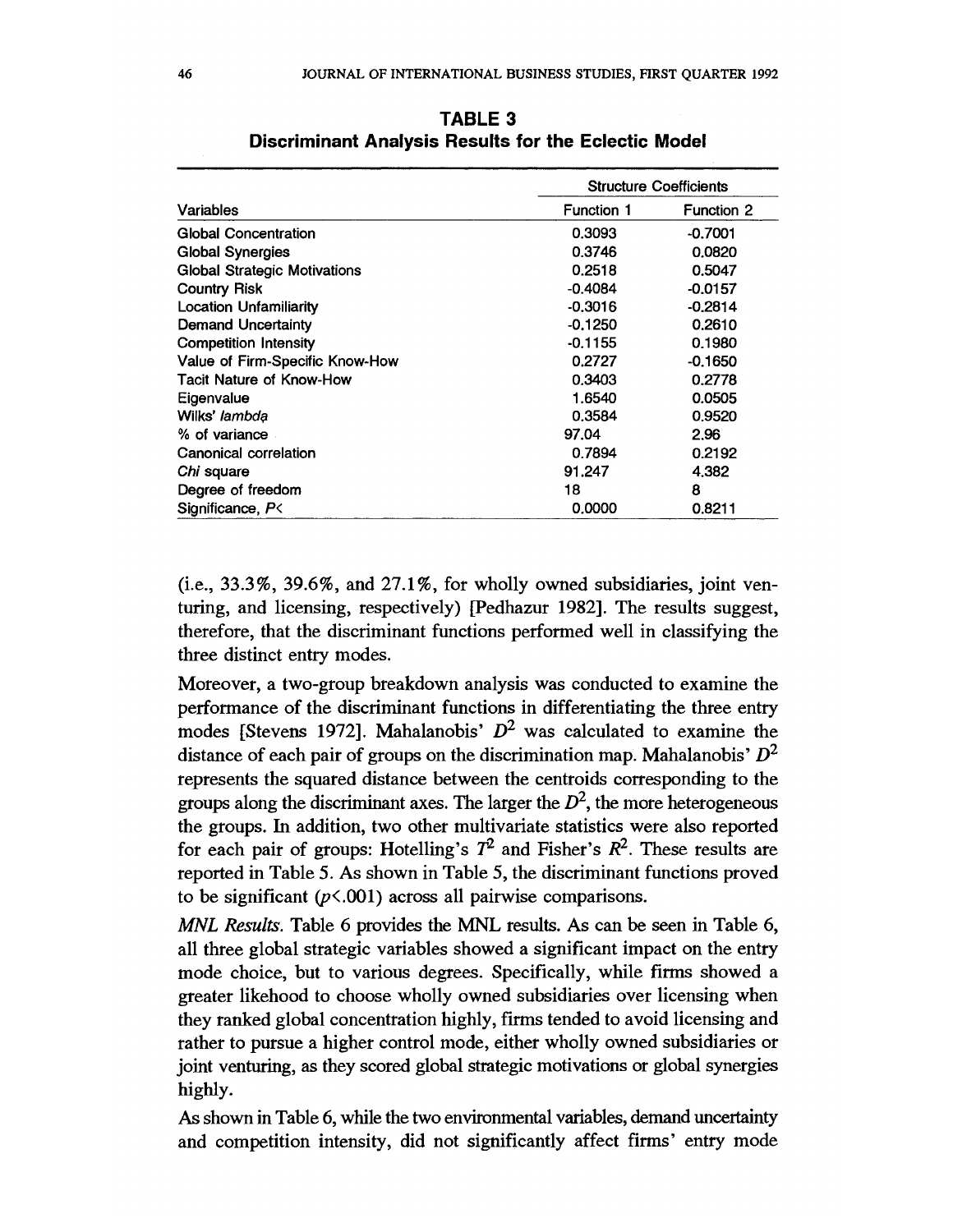**4.0**   $2.0$ **-2.0**   $\boldsymbol{\mathsf{x}}$  $E =$  **Next**  $\left\{ \begin{array}{ccc} x & \vee & \text{Which} \end{array} \right.$ **owned x**  $\begin{matrix} \downarrow \\ \downarrow \end{matrix}$  Owned  $\begin{matrix} \downarrow \\ \downarrow \end{matrix}$ **c] Li~~~censing \Vntures \Subsidiaries -2.0 4 Agreements 0 -4.0 C.o -4.0 -2.0 0 4.0 Discriminant Function 1** 

**FIGURE 2 Discriminant Territorial Map** 

**choice, the other two environmnental variables, country risk and location**  unfamiliarity, carried a considerable impact on the entry mode choice. Specifically, firms with high host country risk or location unfamiliarity tended to **avoid wholly owned subsidiaries or joint venturing in pursuit of the lower resource commitment mode of licensing.** 

**Lastly, the two transaction-specific-vaniables yielded mixed results. Whiile the value of firn-specific know-how was not found to affect finms' entry mode decision, the tacit nature of know-how did affect the odds of firms'**  choice of entry mode. Specifically, the higher the tacit component of know**how, the greater the likelihood for firis to choose either wholly owned subsidiaries or joint venturing over licensing agreements.** 

The fit of the model was tested based on the likelihood ratio shown in **Pindyck and Rubinfeld [1981]. The fit statistic used was -2 log X, where**   $\lambda$  is the likelihood ratio; this statistic follows a *chi*-square distribution. Here  $\lambda$  was defined as  $L_0/L_{\text{max}}$ , where  $L_{\text{max}}$  is the likelihood function of the model in question and  $L_0$  is the likelihood function of the null model; the null model is the model where all slope coefficients are zero. Given the results that  $\log L_0$  was -105.467 and  $\log L_{\text{max}}$  was -44.941 as reported in the bottom of Table 6, the fit statistic of  $-2$  log  $\lambda$  was 121.052 and hence significant at  $p<0.01$ .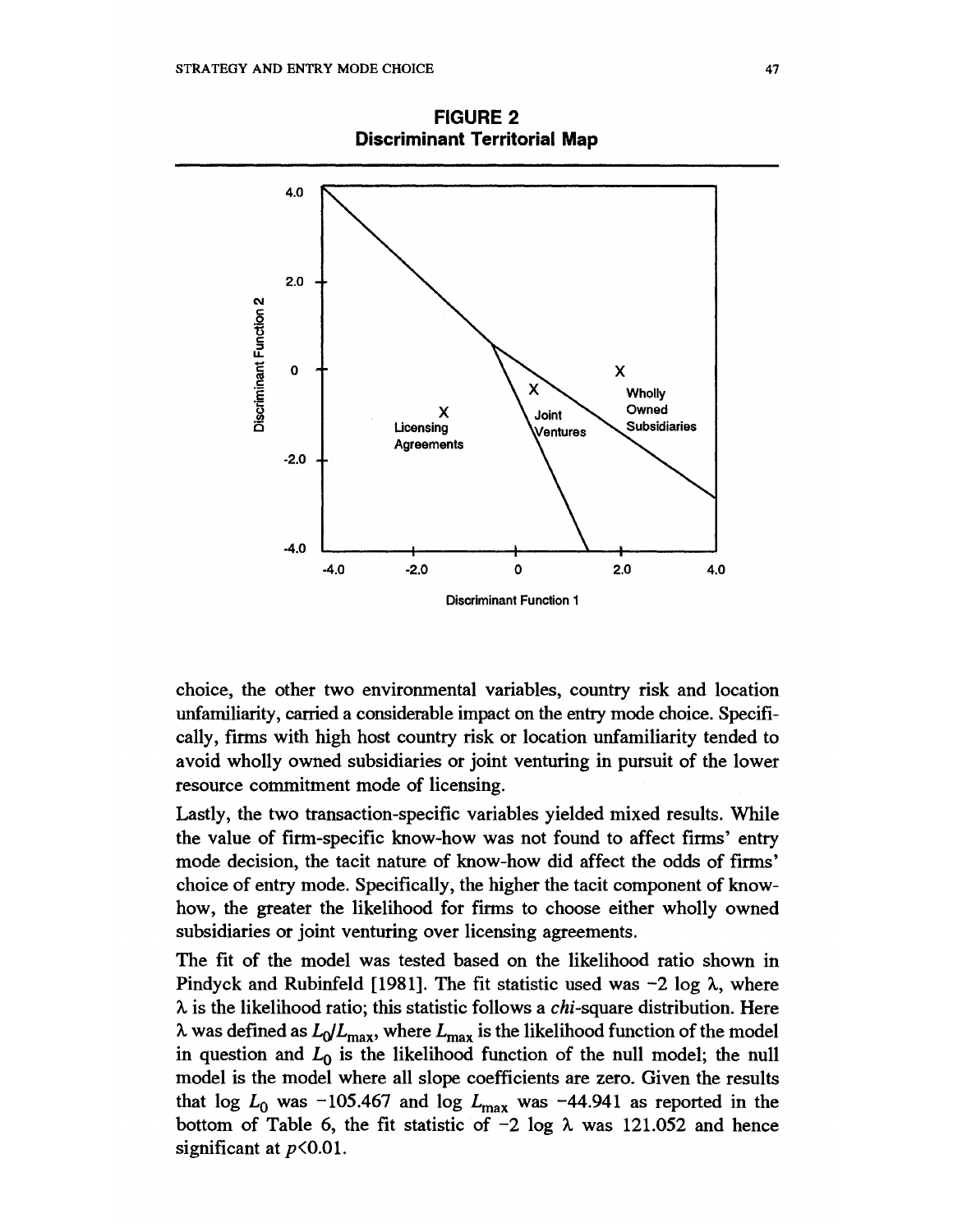|                     |              |           | <b>Predicted Group Membership</b> |       |
|---------------------|--------------|-----------|-----------------------------------|-------|
| <b>Actual Group</b> | No. of Cases | <b>WO</b> | JV                                | LA    |
| WO <sub>b</sub>     | 32           | 68.8%     | 31.3%                             | 00.0% |
| JV                  | 38           | 10.5%     | 81.6%                             | 07.9% |
| LA                  | 26           | 00.0%     | 23.1%                             | 76.9% |

**TABLE 4 Classification Accuracya** 

**aThe overall hit ratio was 76.0%** 

**bGroups defined: WO=Wholly Owned; JV=Joint Venturing; LA=Licensing Agreements** 

## **TABLE 5 A Two-Group Breakdown Analysisa**

| <b>Groups Compared</b> | Mahalanobis' D <sup>2</sup> | Hotelling's $T^2$ | Fisher's $R^2$ |
|------------------------|-----------------------------|-------------------|----------------|
| WO & JV                | 1.5405                      | 19.7184           | 0.2248         |
| JV & LA                | 1.8577                      | 28.6782           | 0.3163         |
| WO & LA                | 3.2745                      | 46.9721           | 0.4567         |

**aAll of the statistics were significant at p<.001.** 

**Altogether, the MNL results suggest that of the six variables found to influence the entry mode choice, three were strategic (global concentration, global synergies, global strategic motivations), two environmental (country risk, location unfamiliarity), and one transaction-specific (tacit nature of know-how). This provides evidence in support of the basic contention of this paper: that researchers would do well to treat the entry mode decision not only as a function of environmental and transaction-specific considerations but also as a function of the strategic relationship an MNC envisages between its operations across borders. This evidence appears to be consistent with that provided by MDA. Considering these two analyses are applicable to similar research settings, the comparable results are not surprising (see also Anderson and Coughlan [1987]).** 

**Q-Statistic Test Results. As can be seen in Table 7, the unique influence of global strategic variables as a group was found to be statistically significant (p<.05) only on the choice between wholly owned subsidiaries and licensing agreements. A review of the Q-values suggests, however, that while statistically insignificant the group also carried some unique impact (Q-values> 1) on the other two choices: wholly owned subsidiaries versus joint venturing and joint venturing versus licensing agreements. Although not of the focal interest of this test and accordingly, for purposes of brevity, not presented in Table 7, it is worth noting that the groups of environmental and transactionspecific variables played their unique role also in choosing between wholly**  owned subsidiaries and licensing; they were significant at  $p \le 0.05$  and  $p \le 10$ ,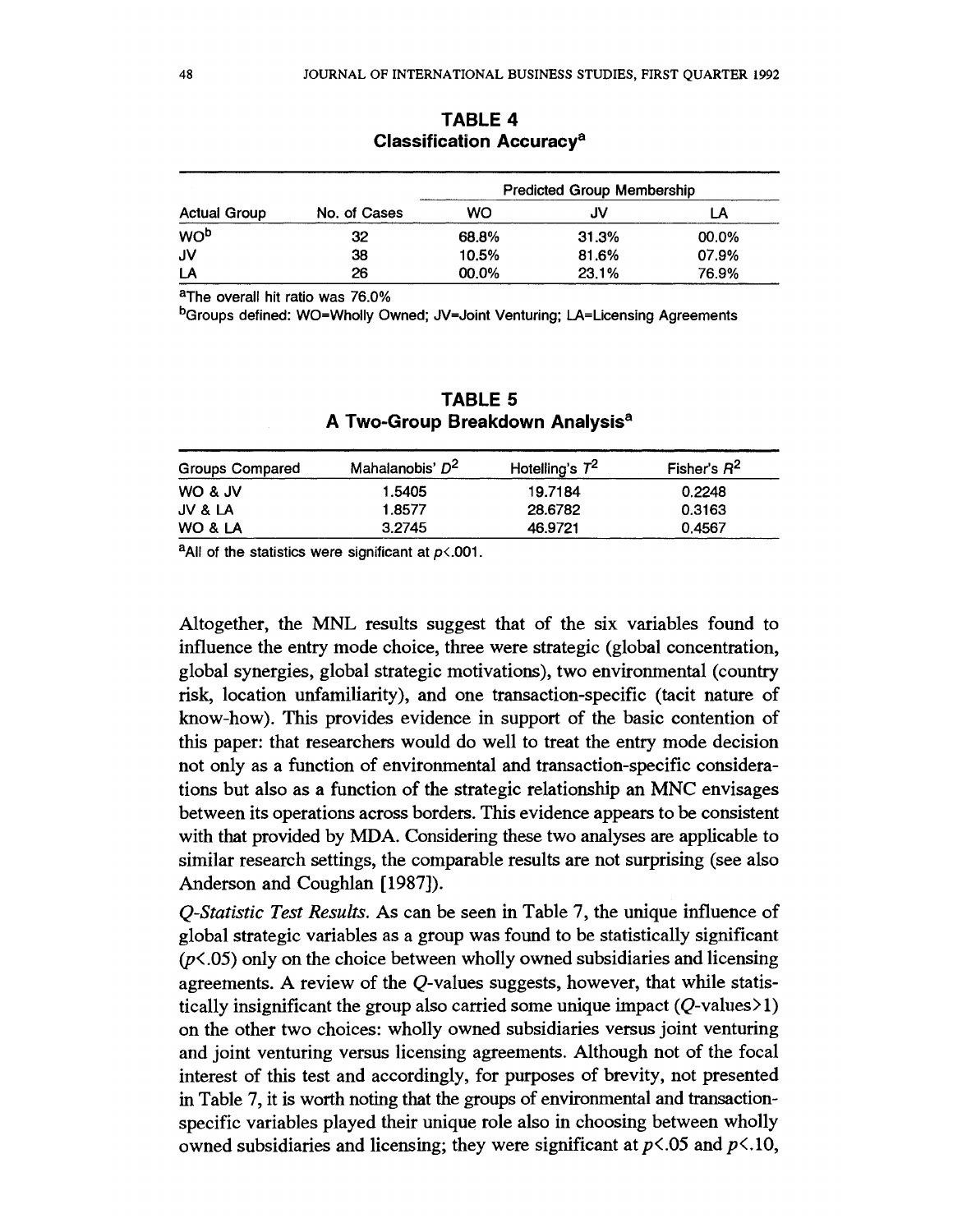| U<br>Ľ<br>TABL |  |
|----------------|--|
|                |  |

|                          |                           |                                                                                                                                                    |                      | Multinomial Logit Model Estimates <sup>a</sup> |                           |                                    |                       |                          |                                       |                                    |
|--------------------------|---------------------------|----------------------------------------------------------------------------------------------------------------------------------------------------|----------------------|------------------------------------------------|---------------------------|------------------------------------|-----------------------|--------------------------|---------------------------------------|------------------------------------|
|                          | Intercept                 | Concentration<br>Global                                                                                                                            | Synergies<br>Global  | Motivations<br>Strategic<br>Global             | Country<br>Risk           | Unfamiliarity<br>Location          | Uncertainty<br>Demand | Competition<br>Intensity | Firm-Specific<br>Know-How<br>Value of | of Know-How<br><b>Tacit Nature</b> |
| <sup>0</sup> (۱۷/۱۸)م    | $(-1.502)$<br>-7.022      | (1.700)<br>0.360                                                                                                                                   | $(2.040)^*$<br>0.119 | $(2.181)^*$<br>0.530                           | $(-2.762)$ **<br>-0.229   | $(-3.318)$ <sup>**</sup><br>-0.720 | (0.841)<br>0.122      | (0.671)<br>0.090         | (0.924)<br>0.102                      | $(1.986)^*$<br>0.211               |
| log(WO/LA)               | $-13.907$<br>$(-2.187)$ * | $1.031$<br>$(3.374)$ <sup>**</sup>                                                                                                                 | $(2.398)^*$<br>0.163 | $(2.382)^*$<br>0.648                           | $(-4.163)$ **<br>$-0.410$ | $(-3.799)^{***}$<br>-0.936         | (54)<br>-0.026        | (419)<br>-0.072          | (1.422)<br>0.178                      | $(2.625)$ <sup>**</sup><br>0.311   |
| 10(0.05)<br>$m_{p<0.01}$ |                           | <sup>a</sup> Log likelihood=-44.941; asymptotic t-statistics are in parentheses.<br><sup>b</sup> Licensing option serves as the base of reference. |                      |                                                |                           |                                    |                       |                          |                                       |                                    |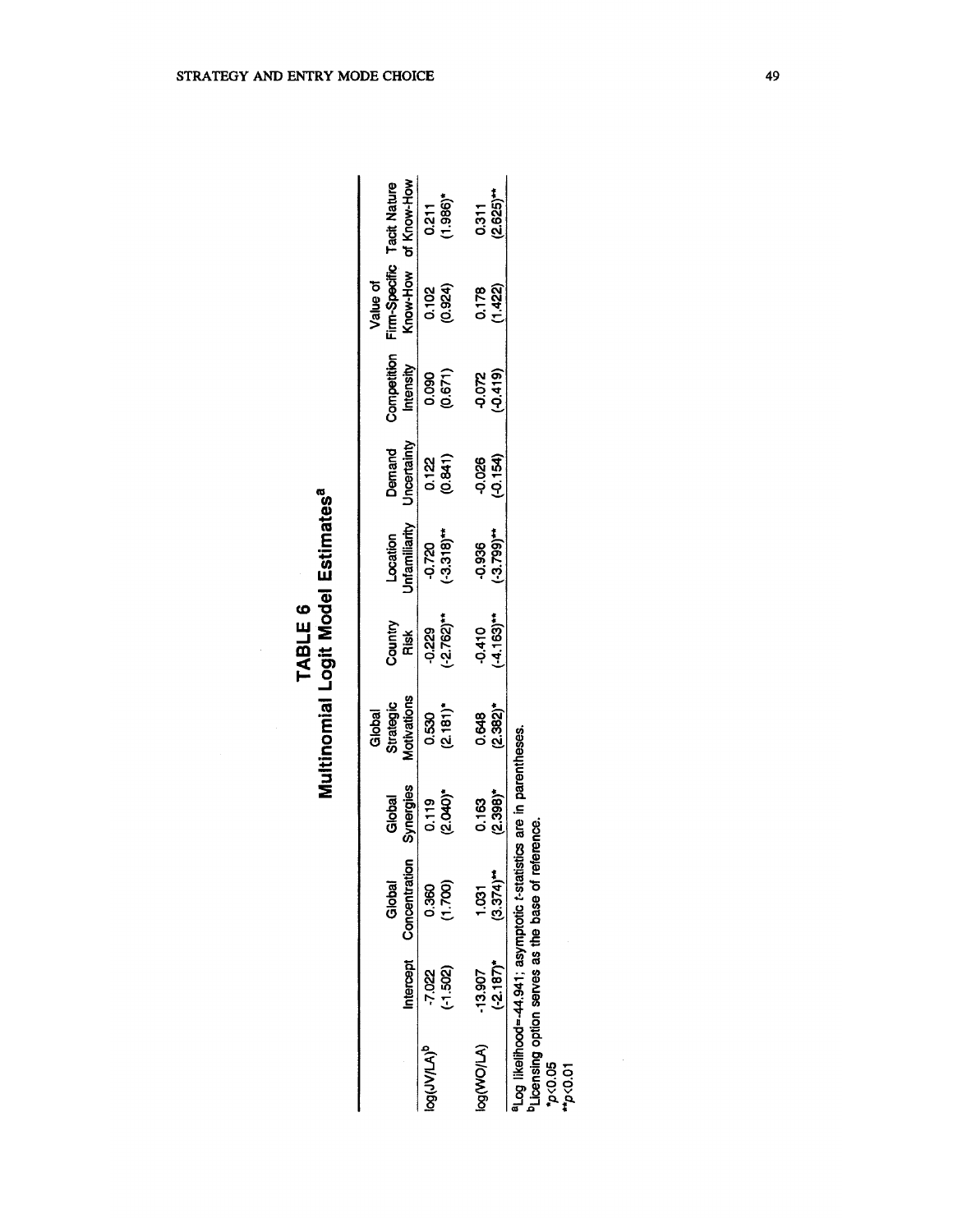| Groups Compared | Q-Statistic | Degrees of<br>Freedom | Significance<br>Level |
|-----------------|-------------|-----------------------|-----------------------|
| WO & JV         | 1.494       | 3.60                  | n.s. <sup>a</sup>     |
| JV & LA         | 1.758       | 3.54                  | n.s.                  |
| WO & LA         | 3.014       | 3,48                  | D≤.05                 |

**TABLE 7 Unique Contribution of the Group of Global Strategic Variables** 

**an.s.=not significant** 

**respectively. Overall, the results provide evidence that beyond environmental and transaction-specific factors, the group of global strategic considerations plays an important role in making multinationals' entry mode choice.** 

#### **CONCLUSION**

**This paper argues that beyond the environmental and transaction-specific factors established in the literature to affect the entry mode decision, we should also consider a multinational's global strategic posture in reaching this decision. Support for this view was found in all levels of our empirical analysis, viz., MANOVA, MDA, MNL and Q-statistic test. The MANOVA results indicate that there are overall differences in the profiles of the three distinct entry modes of licensing, joint venturing, and wholly owned subsidiaries with respect to the nine entry mode determinants of our eclectic framework. This suggests that the eclectic framework presents a reasonable way to explain a multinationals' entry mode decision behavior.** 

**When assessing the effects of the entry mode determinants in discriminating among the distinct modes of entry, our MDA, MNL and Q-test results consistently suggest that firms' final entry mode choice is significantly influenced by global strategic variables as well as by environmental and transaction-specific factors. These findings further support our assertion that the decision framework for multinationals' entry mode choice should expand beyond the narrow confines of the individual entrant to encompass the strategic relationship a firm envisages between its operations across borders.** 

**This study provides some contribution to management. First, this research helps to reinforce in executives'mindsets the importance of expanding the decision framework beyond the narrow confines of each entry decision in isolation to encompass the global strategy their firm pursues or aims to pursue. Second, managers can be provided with a better understanding of the importance of each variable in influencing the entry mode decision; hence they can better prioritize the relevant variables in evaluating their entry mode alternatives. This appears valuable because it will allow managers, who often confront time and resource constraints, to focus on the variables most relevant to their entry mode decision without going through an exhaustive entry mode analysis.**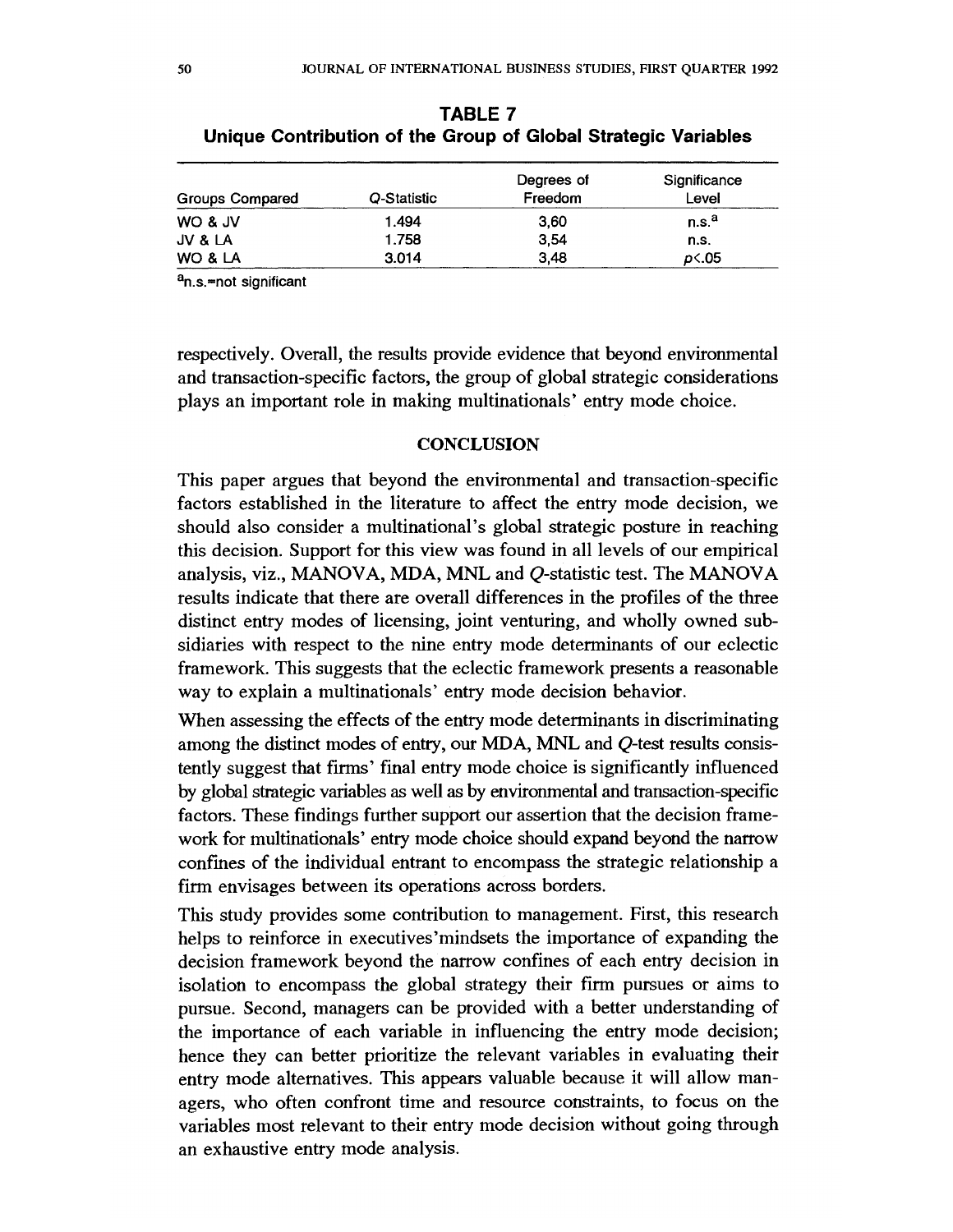**This work is not without limitations. One limitation stems from the manufacturing emphasis of this study. The investigation of other sectors (e.g., service sectors) remains to be undertaken to test the generalizability of our findings. A further limitation arises from the fact that the entry decisions were studied post hoc rather than during the decision process; this might result in the responses being partially based on retrospective rationalizations. However, given that the entry modes evaluated by respondents were recently undertaken and that managers most likely did not know the results of their decisions at the time of questionnaire completion, it appears unlikely that their responses were seriously exposed to such risks.** 

**Notwithstanding these limitations, compared with the existing international entry mode works, this study enjoys a unique advantage in its use of data. Lack of good data on foreign operations especially at the firm level is a notorious problem in international business research. Hence, little empirical research on the choice of international entry modes is known; the topic currently remains largely untested and in a conceptual state. This study is the first to use firms' direct responses rather than secondary data as input in conducting a relatively large-scale empirical investigation of this topic.** 

#### **REFERENCES**

- **Anderson, Erin & Anne T. Coughlan. 1987. International market entry and expansion via independent or integrated channels of distribution. Journal of Marketing, January 51: 71-82.**
- **Anderson, Erin & Hubert Gatignon. 1986. Modes of foreign entry: A transaction cost analysis and propositions. Journal of International Business Studies, Fall 17: 1-26.**
- **Bartlett, Christopher A. 1986. Building and managing the transnational: The new organizational challenge. In Michael E. Porter, editor, Competition in global industries. Boston: Harvard Business School Press.**
- **Baumol, W.J., J.C. Panzer & R.D. Willing. 1982. Contestable markets and the theory of industry structure. New York: Harcourt, Brace, Jovanovich.**
- **Bowman, Edward H. 1963. Consistency and optimality in managerial decision making. Management Science, January 9: 310-21.**
- **Bradley, David G. 1977. Managing against expropriation. Harvard Business Review, July-August: 75-83.**
- **Buckley, Peter J. & Mark C. Casson. 1976. The fuiture of the multinational enterprise. London: Macmillan.**
- **Calvet, A.L. 1984. A synthesis of foreign direct investment heories and theories of the multinational enterprise. Journal of International Business Studies, Spring/Summer 12: 43-59.**
- Caves, Richard E. 1982. *Multinational enterprise and economic analysis*. New York: Cambridge **University Press.**
- **Churchill, Gilbert A., Jr. 1979. A paradigm for developing better measures of marketing constructs. Journal of Marketing Research, February 16: 64-73.**
- **Davidson, William H. 1982. Global strategic management. New York: John Wiley.**
- **Dillon, W.R. & M. Goldstein. 1984. Multivariate analysis: Methods and applications. New York: John Wiley.**
- **Domencich, T.A. & Daniel McFadden. 1975. Urban travel demand, a behavioral analysis. Amsterdam: North-Holland Publishing Company.**
- **Dunning, John H. 1981. International production and the multinational enterprise. London: George Allen and Unwin.**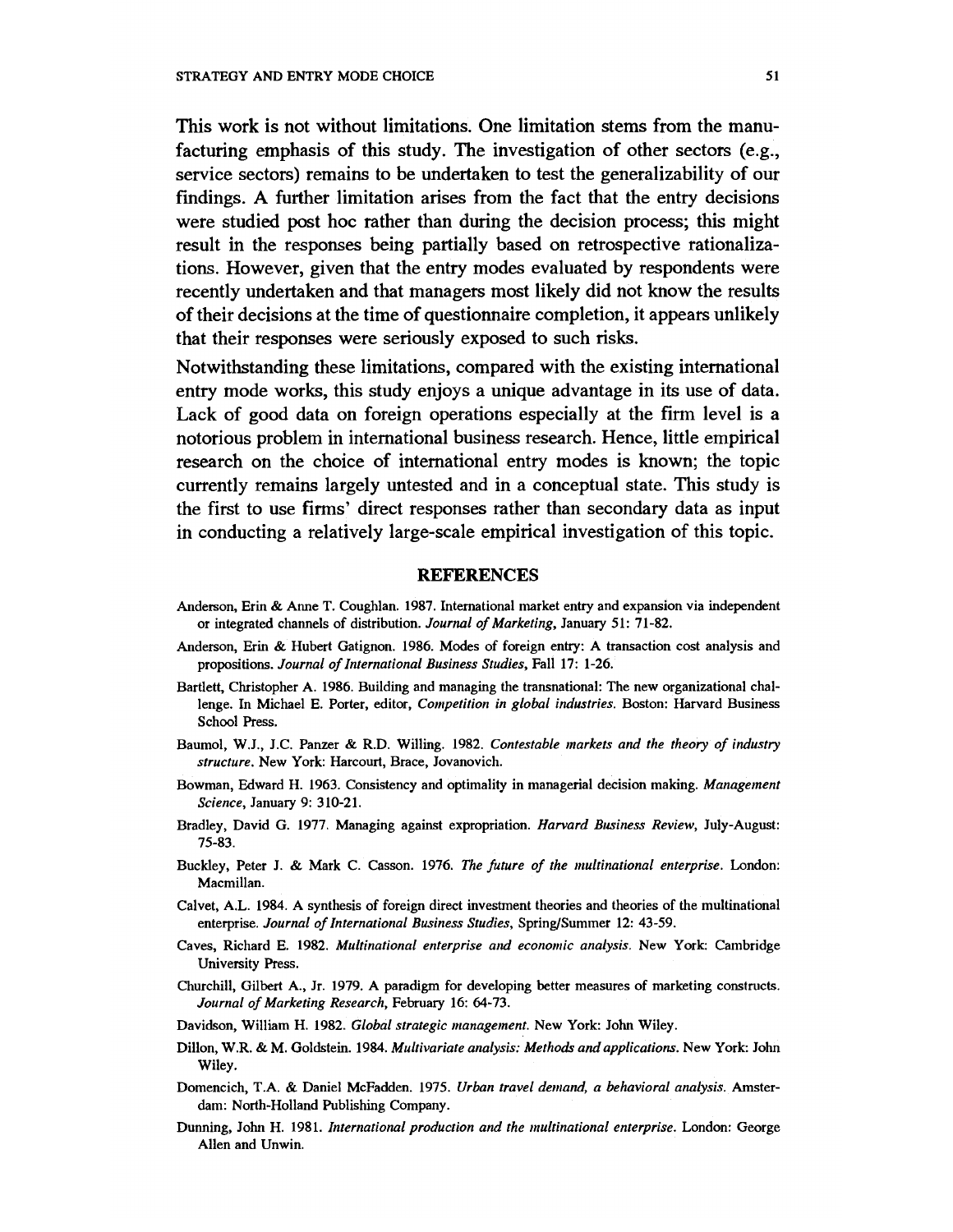- **Edwards, Corwin D. 1971. The significance of conglomerate concentration in modem economics. In Hehnut Arndt, editor, Die konzentration in der wirtschaft. Berlin: Humboldt.**
- **Einhorn, Hillel J. & Robin M. Hogarth. 1975. Unit weighing schemes for decision making. Organizational Behavior and Human Performance, 13: 171-92.**
- **Fornell, Claes. 1982. A second generation of multivariate analysis. In Claes Fornell, editor, A second generation of multivariate analysis. New York: Praeger.**
- **Gatignon, Hubert & Erin Anderson. 1988. The multinational corporation's degree of control over foreign subsidiaries: An empirical test of a transaction cost explanation. Journal of Law, Economics, and Organization, Fall 4(2): 305-36.**
- **Ghoshal, Sumantra. 1987. Global strategy: An organizing framework. Strategic Management Journal, 8: 425-40.**
- **Green R. T. & W. H. Cunningham. 1975. The determinants of U.S. foreign investment: An empirical examination. Management International Review, 15 (2/3): 113-20.**
- **Hamel, Gary & C.K. Prahalad. 1985. Do you really have a global strategy. Harvard Business Review, July-August 63: 134-48.**
- **Harrigan, Kathryn R. 1985a. Vertical integration and corporate strategy. Academy of Management Journal, 28 (2): 397-425.** 
	- **\_\_\_\_\_\*. 1985b. Strategies for intrafmn transfers and outside sourcing. Academy of Management Journal, 28 (4): 914-25.**

**. 1983. Strategies for vertical integration. Lexington, MA: D.C. Heath.** 

- **Hayashi, Kichiro. 1978. Japanese management of multinational operations: Sources and means of control. Management International Review, 18 (4): 47-57.**
- **Hedlund, Gunnar. 1986. A hypermodern MNC-A heterarchy? Human Resource Management, Spring: 9-35.**
- **Hennart, Jean-Francois. 1982. A theory of multinational enterprise. Ann Arbor: The University of Michigan Press.**
- **Hill, Charles W.L. & W. Chan Kim. 1988. Searching for a dynamic theory of the multinational enterprise: A transaction cost model. Strategic Management Journal, Special Issue 9: 93-104.**
- **Hill, Charles W.L., Peter Hwang & W. Chan Kim. 1990. An eclectic theory of the choice of international entry mode. Strategic Management Journal, February 11: 117-28.**
- **Hout, Thomas, Michael E. Porter & Eileen Rudden. 1982. How global companies win out. Harvard Business Review, September-October 60: 98-108.**
- **Johanson, Jan & Jan-Erik Vahlne. 1977. The internalization process of the firm: A model of knowledge development and increasing foreign market commitments. Journal of International Business Studies, Spring/Summer 8: 23-32.**
- **John, George. 1984. An empirical investigation of some antecedents of opportunism in a marketing channel. Journal of Marketing Research, August 21: 278-89.**
- **Jones, Gareth R. & Charles W.L. Hill. 1982. Transaction cost analysis of strategy-structure choice. Strategic Management Journal, 9: 159-72.**
- **Killing, J. Peter. 1982. How to make a global joint venture work. Harvard Business Review, May-June 60: 120-27.**
- **Kim, W. Chan, Peter Hwang & W.P. Burgers. 1989. Global diversification strategy and corporate profit performance. Strategic Management Journal, January-February 10: 45-57.**
- Kim, W. Chan & Renée A. Mauborgne. 1988. Becoming an effective global competitor. The Journal **of Business Strategy, January-February: 33-37.**
- **Kindleberger, Charles P. 1984. Multinational excursions. Cambridge, MA: MIT Press.**
- **Kobrin, Stephen J. 1983. Selective vulnerability and corporate management. In Theodore H. Morant, editor, International political risk assessment: The state of the art. Georgetown, DC: Georgetown University Press.**
- **Kogut, Bruce. 1985a. Designing global strategies: Comparative and competitive value added chains. Sloan Management Review, Summer: 15-28.** 
	- **. 1985b. Designing global strategies: Profiting from operational flexibility. Sloan Management Review, Fall: 27-38.**